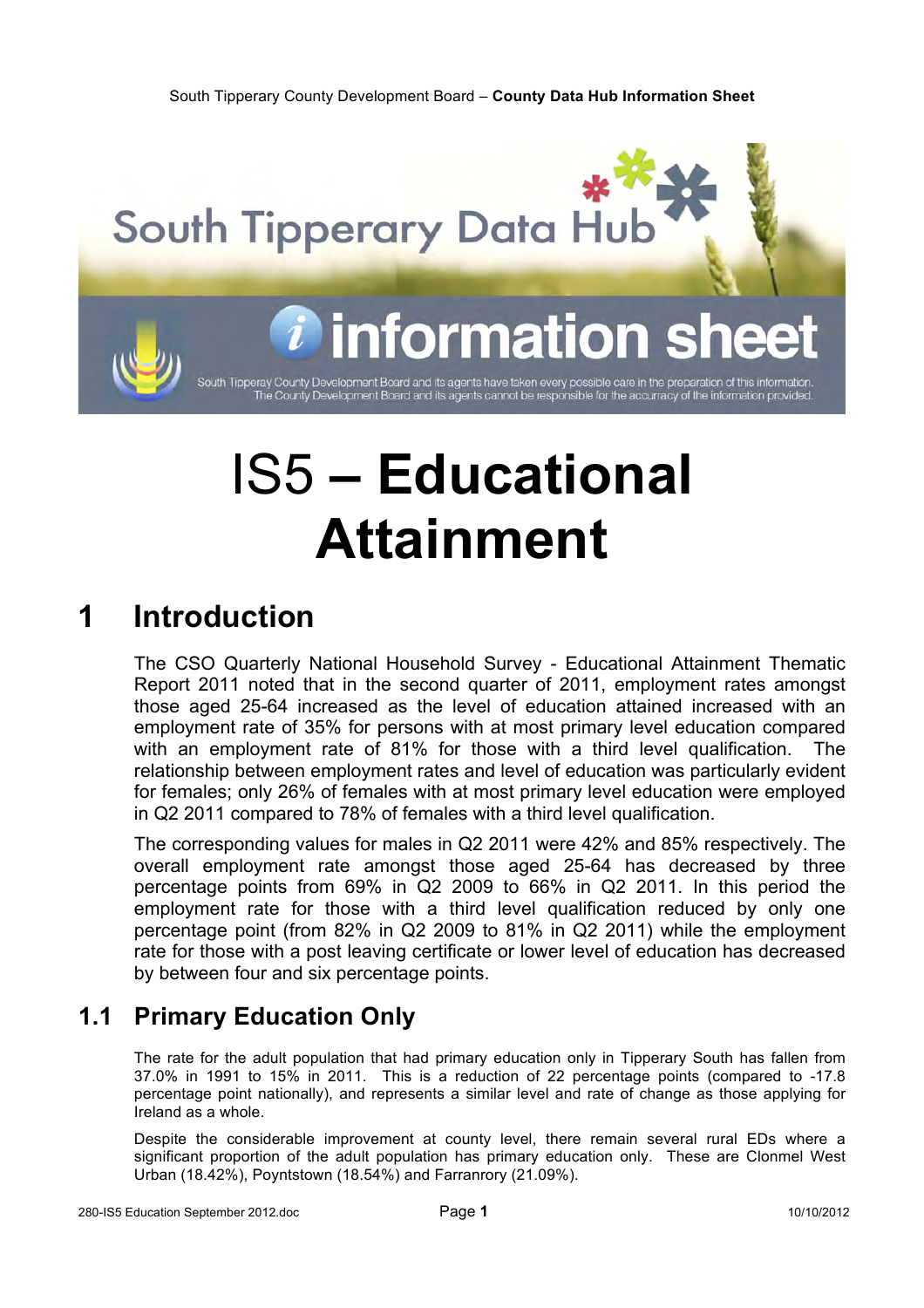### **1.2 Third Level Education**

Within the county, the highest proportion of adults with a higher education qualification above ordinary bachelor degree or National Diploma levels are to be found in Ballysheehan (16.83%), Killeenasteena (17.37%), Inishlounaght (17.66%), Clonbeg (17.96%), and Clonmel Rural (18.19%)

At ED level the 2011 Census identified that there were particularly low shares of population with third level education in Ballyphilip (5.78%), Carrick-on-Suir Urban (5.95%), New Birmingham (6.21%), and Farranrory (6.26%). In total there were 33 EDs that fell below the 10 per cent level of their population with a higher education qualification above ordinary bachelor degree or National Diploma level in 2011.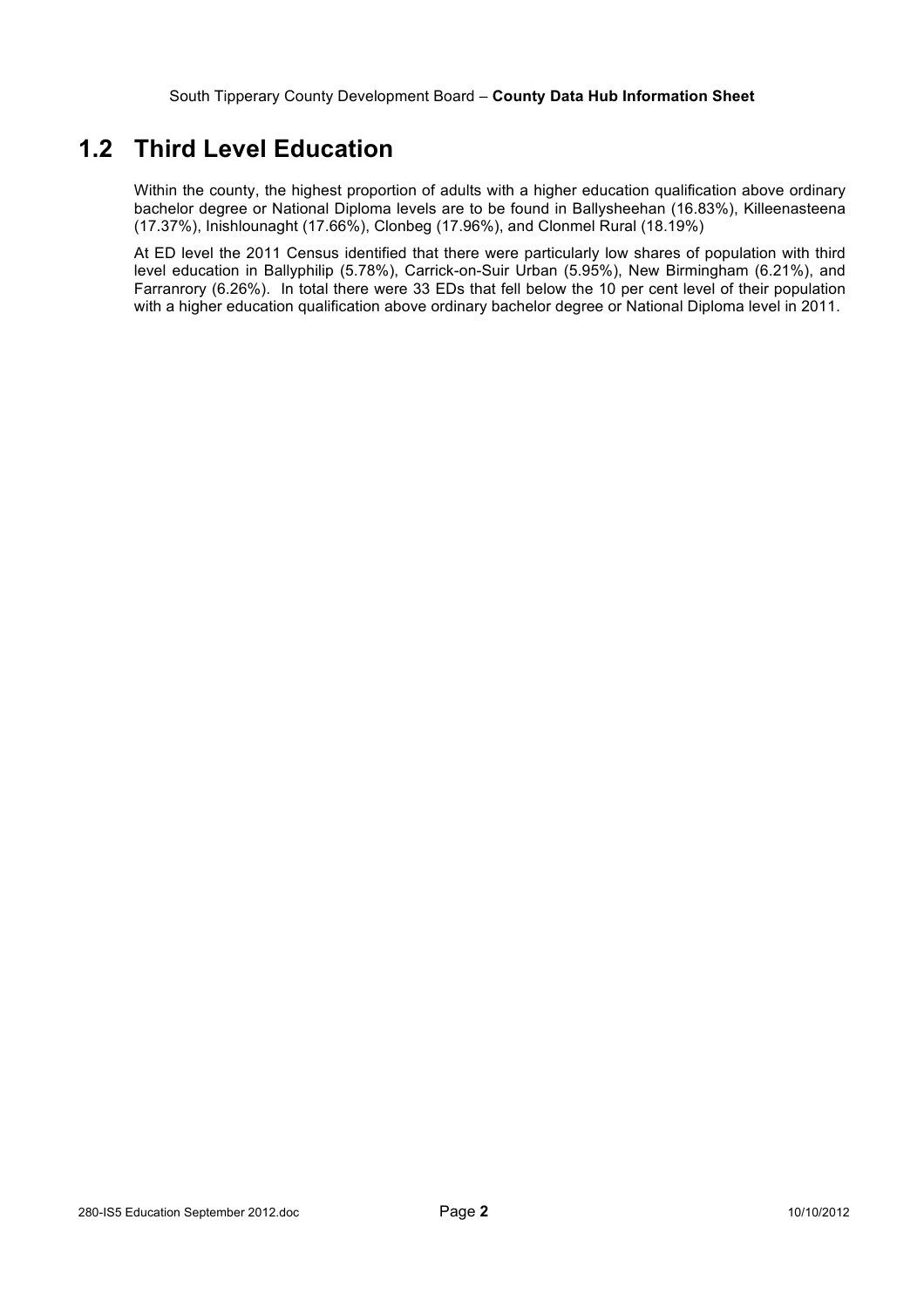# **2 Population >15 Years of Age**

The following tables provide a County education profile (from the 2011 Census) of the population aged 15 years and over.

### **2.1 Education by Age**

| Age            | <b>Males</b> | <b>Females</b> | <b>Total</b> |
|----------------|--------------|----------------|--------------|
| Under 15 years | 2,796        | 1,914          | 4,710        |
| 15             | 1,980        | 1,369          | 3,349        |
| 16             | 3,498        | 2,545          | 6,043        |
| 17             | 2,792        | 2,938          | 5,730        |
| 18             | 3,823        | 4,249          | 8,072        |
| 19             | 1,067        | 1,492          | 2,559        |
| 20             | 886          | 1,127          | 2,013        |
| 21 and over    | 3,954        | 5,070          | 9,024        |
| Not stated     | 8,846        | 9,174          | 18,020       |
| <b>Total</b>   | 29,642       | 29,878         | 59,520       |





**Table 2 - Population >15 years of age and in Education**

| <b>Education</b> | <b>Males</b> | <b>Females</b> | <b>Total</b> |
|------------------|--------------|----------------|--------------|
| Still at school  | 3,215        | 3,336          | 6,551        |
| Other            | ,690         | 786.           | 3,476        |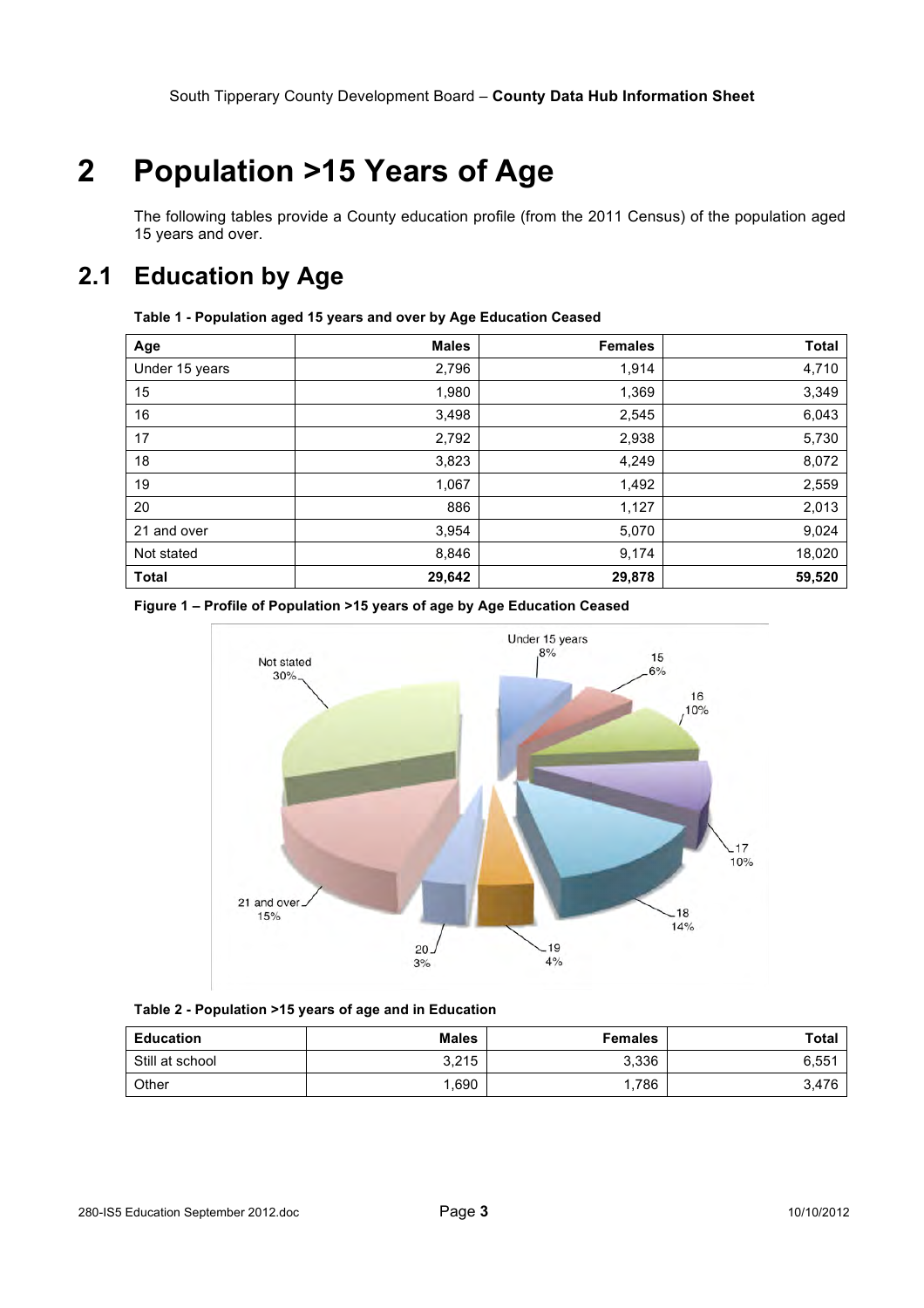### **2.2 Study Profile**

**Table 3 - Population >15 years of age by Field of Study**

| Qualification                               | <b>Males</b> | <b>Females</b> | <b>Total</b> |
|---------------------------------------------|--------------|----------------|--------------|
| Education and teacher training              | 409          | 1,655          | 2,064        |
| Arts                                        | 238          | 403            | 641          |
| <b>Humanities</b>                           | 274          | 366            | 640          |
| Social sciences, Business and Law           | 1,723        | 3,910          | 5,633        |
| Science, Mathematics and Computing          | 762          | 938            | 1,700        |
| Engineering, Manufacturing and Construction | 5,131        | 391            | 5,522        |
| Agriculture and Veterinary                  | 2,564        | 494            | 3,058        |
| <b>Health and Welfare</b>                   | 478          | 3,646          | 4,124        |
| Services                                    | 806          | 1,619          | 2,425        |
| Other subjects                              | 22           | 37             | 59           |
| Not Stated (including unknown)              | 17,235       | 16,419         | 33,654       |
| Total                                       | 29,642       | 29,878         | 59,520       |

**Figure 2 – Profile of Population >15 years of age by Field of Study**



*Note: The above figure excludes those Census returns where the Field of Study was unstated or was unknown.*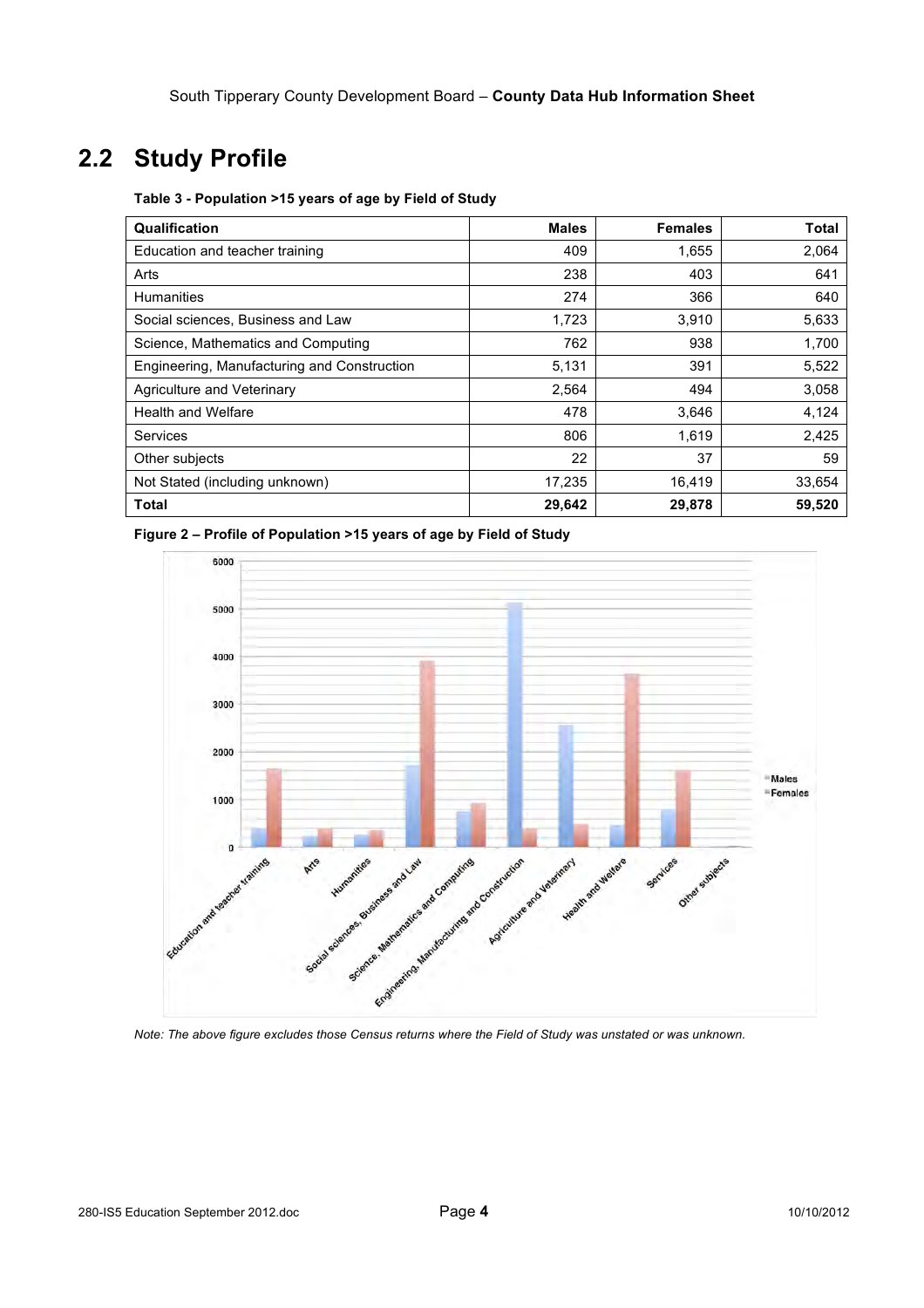# **2.3 Educational Attainment**

| <b>Education Level</b>                                      | <b>Males</b> | <b>Females</b> | Total  |
|-------------------------------------------------------------|--------------|----------------|--------|
| No Formal Education                                         | 483          | 371            | 854    |
| <b>Primary Education</b>                                    | 5,021        | 3,892          | 8,913  |
| Lower Secondary                                             | 6,738        | 5,432          | 12,170 |
| <b>Upper Secondary</b>                                      | 6,035        | 7,088          | 13,123 |
| Technical or Vocational qualification                       | 2,446        | 2,990          | 5,436  |
| Advanced Certificate/Completed Apprenticeship               | 2,590        | 1,175          | 3,765  |
| <b>Higher Certificate</b>                                   | 972          | 1,355          | 2,327  |
| Ordinary Bachelor Degree or National Diploma                | 1,583        | 2,153          | 3,736  |
| Honours Bachelor Degree, Professional qualification or both | 1,407        | 2,267          | 3,674  |
| Postgraduate Diploma or Degree                              | 982          | 1,609          | 2,591  |
| Doctorate (Ph.D) or higher                                  | 118          | 74             | 192    |
| Not stated                                                  | 1,267        | 1,472          | 2,739  |
| <b>Total</b>                                                | 29,642       | 29,878         | 59,520 |

**Table 4 - Population >15 years of age by Highest Level of Education**

#### **Figure 3 – Profile of Population >15 years of age by Highest Level of Education**

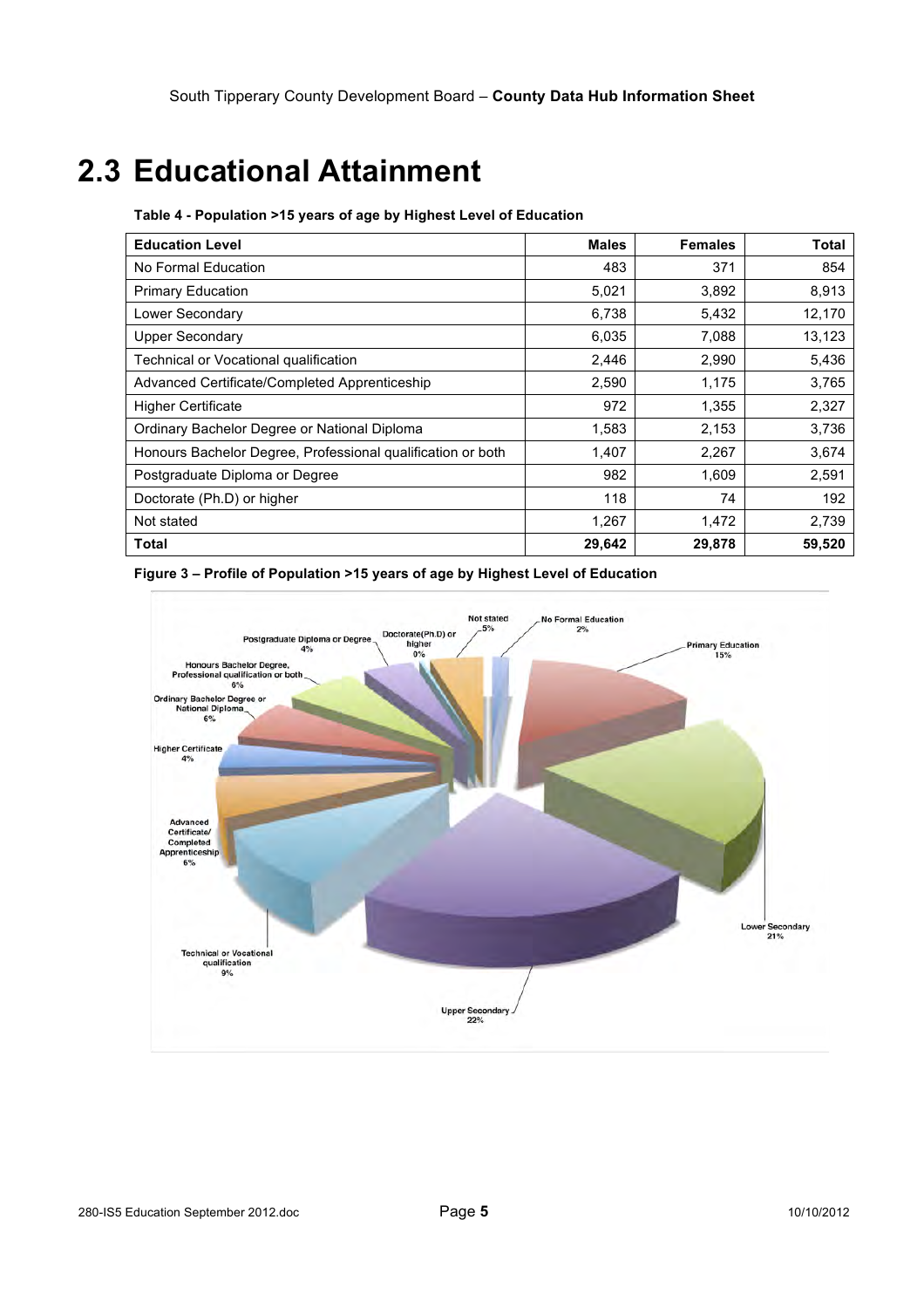# **3 Education Profile by ED**

The following tables provide a County education profile (from the 2011 Census) of the population aged 15 years and over based on each of the EDs.

|                                 |                | Age<br>15       | Age<br>16      | Age<br>17        | Age<br>18 | Age<br>19               | Age<br>20        | 21 and<br>Over | <b>Not</b><br><b>Stated</b> |            |
|---------------------------------|----------------|-----------------|----------------|------------------|-----------|-------------------------|------------------|----------------|-----------------------------|------------|
|                                 | Under 15       |                 |                |                  |           |                         |                  |                |                             | Total      |
| Anner                           | 20             | 10              | 28             | 18               | 21        | 6                       | 5                | 17             | 7                           | 132        |
| Ardfinnan                       | 38             | 19              | 46             | 38               | 42        | 9                       | 13               | 52             | 120                         | 377        |
| Ardmayle                        | 15             | 21              | 23             | 25               | 23        | 9                       | $\mathbf{1}$     | 22             | 88                          | 227        |
| Ardsallagh                      | $\overline{4}$ | 11              | 14             | 20               | 21        | $\overline{7}$          | 4                | 13             | 67                          | 161        |
| <b>Ballingarry</b>              | 22             | 15              | 38             | 28               | 40        | 4                       | 4                | 28             | 87                          | 266        |
| <b>Ballybacon</b>               | 15             | 12              | 23             | 24               | 20        | 3                       | 3                | 22             | 35                          | 157        |
| <b>Ballycarron</b>              | 6              | 11              | 19             | 12               | 11        | 4                       | 5                | 14             | 33                          | 115        |
| <b>Ballyclerahan</b>            | 12             | 14              | 35             | 35               | 45        | 9                       | 8                | 47             | 96                          | 301        |
| <b>Ballygriffin</b>             | 3              | 6               | 8              | 3                | 11        | 2                       | $\mathbf{1}$     | 11             | 47                          | 92         |
| <b>Ballykisteen</b>             | 35             | 26              | 45             | 29               | 58        | 13                      | 10               | 40             | 46                          | 302        |
| <b>Ballyphilip</b>              | 31             | 16              | 35             | 14               | 22        | 4                       | $\overline{c}$   | 10             | 10                          | 144        |
| <b>Ballyporeen</b>              | 67             | 24              | 55             | 51               | 59        | 10                      | 10               | 54             | 13                          | 343        |
| <b>Ballysheehan</b>             | 12             | 9               | 17             | 13               | 14        | 5                       | $\overline{2}$   | 27             | 70                          | 169        |
| <b>Bansha</b>                   | 26             | 21              | 31             | 24               | 50        | $\overline{7}$          | 6                | 38             | 93                          | 296        |
| <b>Bruis</b>                    | 10             | 13              | 11             | 6                | 16        | 5                       | $\overline{4}$   | 16             | 39                          | 120        |
| <b>Buolick</b>                  | 24             | 26              | 39             | 17               | 24        | 9                       | 5                | 25             | 50                          | 219        |
| <b>Burncourt</b>                | 20             | 17              | 24             | 16               | 27        | 4                       | 11               | 26             | 13                          | 158        |
| Caher                           | 22             | 20              | 24             | 33               | 55        | 10                      | 16               | 67             | 134                         | 381        |
| Cappagh<br>Carrick-on-Suir      | 31             | 22              | 43             | 31               | 38        | 12                      | 9                | 57             | 64                          | 307        |
| Rural                           | 18             | 8               | 20             | 9                | 16        | 8                       | 8                | 19             | 63                          | 169        |
| Carrick-on-Suir<br>Urban        | 161            | 134             | 180            | 152              | 140       | 40                      | 20               | 98             | 538                         | 1,463      |
| Carrickbeg                      |                |                 |                |                  |           |                         |                  |                |                             |            |
| Urban                           | 43             | 38              | 80             | 66               | 54        | 16                      | 16               | 58             | 129                         | 500        |
| <b>Cashel Rural</b>             | 43<br>68       | 49<br>41        | 82<br>64       | 61<br>74         | 106       | 39                      | 38               | 151            | 261                         | 830        |
| <b>Cashel Urban</b><br>Clogheen | 32             | 30              | 33             | 33               | 85<br>36  | 31<br>11                | 25<br>11         | 81<br>34       | 288<br>137                  | 757<br>357 |
| Clogher                         | 9              | 6               | $\overline{7}$ | 7                | 19        | 2                       | $\overline{2}$   | 12             | 25                          | 89         |
| Clonbeg                         | 34             | 17              | 37             | 20               | 31        | 9                       | 12               | 60             | 45                          | 265        |
| <b>Cloneen</b>                  | 11             | 12              | 16             | 15               | 25        | 4                       | 5                | 18             | 47                          | 153        |
| <b>Clonmel East</b>             |                |                 |                |                  |           |                         |                  |                |                             |            |
| Urban                           | 73             | 61              | 100            | 119              | 169       | 53                      | 44               | 234            | 496                         | 1,349      |
| <b>Clonmel Rural</b>            | 74             | 73              | 124            | 131              | 198       | 60                      | 66               | 378            | 541                         | 1,645      |
| <b>Clonmel West</b><br>Urban    | 317            | 161             | 258            | 197              | 234       | 64                      | 44               | 208            | 537                         | 2,020      |
| <b>Clonoulty East</b>           | 22             | 18              | 19             | 11               | 24        | 11                      | 5                | 9              | 58                          | 177        |
| <b>Clonoulty West</b>           | 35             | 20              | 24             | 19               | $20\,$    | 9                       | 6                | 10             | 80                          | 223        |
| Colman                          | $\,6\,$        | $\overline{4}$  | 13             | 10               | 27        | $\overline{7}$          | 5                | 18             | 54                          | 144        |
| Coolagarranroe                  | 27             | 13              | 26             | 18               | 35        | $\overline{7}$          | 10               | 38             | 24                          | 198        |
| Cooleagh                        | 9              | 11              | 20             | $\overline{7}$   | 20        | 5                       | $\overline{7}$   | 15             | 74                          | 168        |
| Crohane                         | 11             | 6               | 29             | $\overline{7}$   | 13        | 3                       | 5                | 9              | 9                           | 92         |
| Cullen                          | 13             | $\mathsf 3$     | 18             | $11$             | 12        | $\overline{a}$          | $\mathbf{1}$     | 11             | 31                          | 102        |
| Curraheen                       | 15             | 6               | 12             | $\boldsymbol{7}$ | 12        | $\overline{\mathbf{c}}$ | 0                | $\bf 8$        | 40                          | 102        |
| Derrygrath                      | 15             | 12              | 31             | 20               | 28        | 11                      | $\boldsymbol{7}$ | 39             | $72\,$                      | 235        |
| <b>Donohill</b>                 | 16             | 15              | 26             | 21               | 29        | 11                      | $\mathbf{3}$     | 22             | 78                          | 221        |
| Drangan                         | 18             | 10 <sub>1</sub> | 33             | 20               | 32        | 6                       | $\mathbf{3}$     | 24             | 71                          | 217        |

**Table 5 – Number of Males in Full-Time Education (2011)**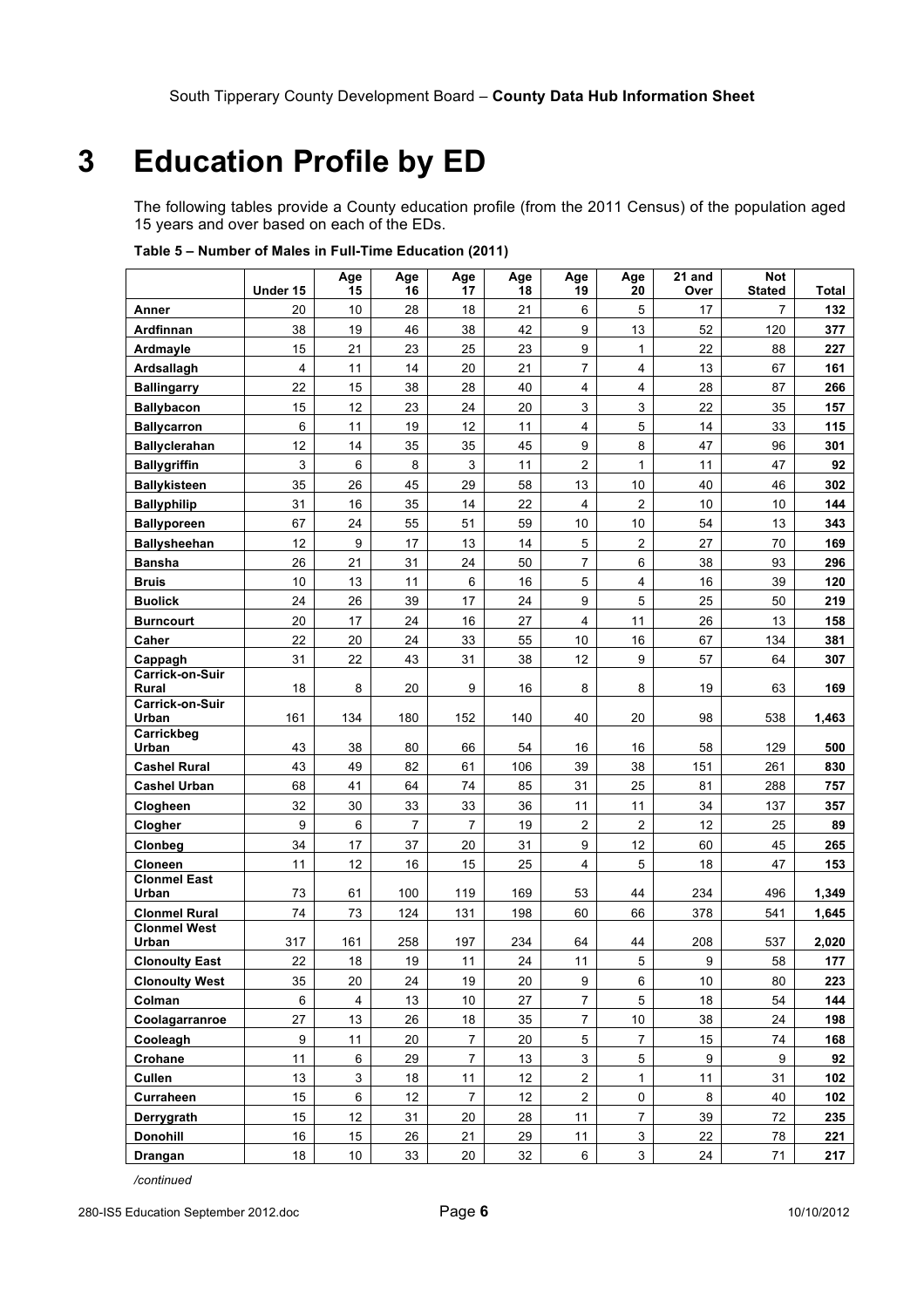*/continued*

|                                | Under 15 | Age<br>15        | Age<br>16  | Age<br>17      | Age<br>18 | Age<br>19      | Age<br>20               | 21 and<br>Over   | Not<br><b>Stated</b> | Total |
|--------------------------------|----------|------------------|------------|----------------|-----------|----------------|-------------------------|------------------|----------------------|-------|
| <b>Drumwood</b>                | 27       | 16               | 25         | 14             | 33        | 5              | 8                       | 32               | 19                   | 179   |
| Emly                           | 24       | 11               | 26         | 29             | 39        | 4              | 6                       | 29               | 87                   | 255   |
| Farranrory                     | 44       | 21               | 34         | 17             | 12        | 8              | 0                       | 13               | 33                   | 182   |
| Fennor                         | 11       | 15               | 26         | 19             | 14        | 3              | 3                       | 20               | 82                   | 193   |
| <b>Fethard</b>                 | 34       | 28               | 33         | 43             | 50        | 11             | $10$                    | 39               | 83                   | 331   |
| Gaile                          | 16       | 13               | 24         | 17             | 36        | 9              | 5                       | 30               | 91                   | 241   |
| Garrangibbon                   | 34       | 38               | 18         | 19             | 30        | 4              | 10                      | 24               | 37                   | 214   |
| Glengar                        | 18       | 7                | 10         | 10             | 7         | 4              | 2                       | 15               | 31                   | 104   |
| Golden                         | 24       | 15               | 35         | 30             | 28        | 8              | 7                       | 25               | 95                   | 267   |
| Graigue                        | 5        | $\overline{2}$   | $\sqrt{5}$ | $\overline{4}$ | 6         | 2              | $\mathbf{1}$            | $\mathsf 3$      | 15                   | 43    |
| Greystown                      | 12       | 8                | 19         | 13             | 17        | 2              | 5                       | 14               | 55                   | 145   |
| Inishlounaght                  | 58       | 33               | 105        | 88             | 153       | 38             | 45                      | 217              | 305                  | 1,042 |
| Kilcash                        | 23       | 18               | 29         | 17             | 32        | 5              | 9                       | 50               | 92                   | 275   |
| Kilcommon                      | 40       | 43               | 81         | 66             | 97        | 25             | 13                      | 80               | 292                  | 737   |
| Kilcooly                       | 6        | 5                | 11         | 6              | 12        | 5              | $\mathbf{1}$            | 11               | 45                   | 102   |
| Kilcoran                       | 22       | 9                | 21         | 16             | 28        | 6              | $\overline{7}$          | 19               | 43                   | 171   |
| Kilfeakle                      | 26       | 13               | 31         | 12             | 16        | $\overline{7}$ | $\mathbf{3}$            | 30               | 37                   | 175   |
| Killadriffe                    | 19       | $\boldsymbol{9}$ | 23         | 9              | 26        | 12             | 8                       | 25               | 53                   | 184   |
| Killeenasteena                 | 9        | 18               | 20         | 11             | 32        | 10             | 5                       | 39               | 72                   | 216   |
| Killenaule                     | 46       | 25               | 66         | 39             | 44        | 13             | 9                       | 30               | 152                  | 424   |
| Kilmucklin                     | 11       | 11               | 29         | 11             | 28        | 9              | $\mathbf{1}$            | 33               | 57                   | 190   |
| Kilmurry                       | 8        | 6                | 14         | 14             | 8         | 6              | 3                       | 20               | 31                   | 110   |
| Kilpatrick                     | 19       | 22               | 43         | 27             | 34        | 8              | 11                      | 33               | 122                  | 319   |
| Kilsheelan /<br>Killaloan      | 27       | 18               | 57         | 47             | 57        | 24             | 14                      | 86               | 144                  | 474   |
| Kiltinan                       | 10       | 9                | 12         | 5              | 15        | 5              | 2                       | 18               | 41                   | 117   |
| Kilvemnon                      | 20       | 22               | 13         | 14             | 14        | 6              | $\overline{7}$          | 27               | 26                   | 149   |
| Knockgraffon                   | 18       | 16               | 28         | 22             | 42        | 11             | 8                       | 25               | 92                   | 262   |
| Lattin                         | 21       | 12               | 26         | 14             | 19        | 11             | 11                      | 23               | 29                   | 166   |
| Lisronagh                      | 20       | 17               | 29         | 27             | 25        | 8              | 4                       | 40               | 88                   | 258   |
| Magorban                       | 15       | $\overline{7}$   | 27         | 12             | 30        | 8              | $\overline{7}$          | 27               | 51                   | 184   |
| Modeshil                       | 8        | 15               | 13         | 17             | 12        | 2              | $\mathbf{3}$            | 11               | 40                   | 121   |
| Mortlestown                    | 14       | 21               | 48         | 43             | 70        | 22             | 21                      | 66               | 189                  | 494   |
| <b>Mullinahone</b>             | 36       | 19               | 32         | 35             | 35        | 10             | 8                       | 24               | 97                   | 296   |
| New Birmingham                 | $18$     | 12               | 30         | 21             | 14        | 4              | 3                       | $\boldsymbol{9}$ | 41                   | 152   |
| <b>Newcastle</b>               | 27       | 16               | 27         | 16             | 35        | 8              | 7                       | 20               | 70                   | 226   |
| <b>Newtown</b>                 | 20       | 12               | 13         | 13             | 13        | 6              | 1                       | 13               | 53                   | 144   |
| Nodstown                       | 14       | $10$             | 15         | 22             | 18        | 6              | $\,6\,$                 | 34               | 61                   | 186   |
| Oughterleague                  | 14       | 10               | 32         | 19             | 20        | 4              | 5                       | 17               | 73                   | 194   |
| Peppardstown                   | 33       | 25               | 58         | 58             | 66        | 15             | 14                      | 63               | 107                  | 439   |
| Poyntstown                     | 11       | 6                | 7          | 4              | 8         | 1              | 1                       | 7                | 17                   | 62    |
| Rathlynin                      | 17       | $\,6$            | 13         | 12             | 16        | 6              | 7                       | 15               | 38                   | 130   |
| Rodus                          | 10       | 2                | 8          | $\overline{7}$ | 12        | 0              | 1                       | $\overline{7}$   | 42                   | 89    |
| <b>Shronell</b>                | 21       | 7                | 18         | 10             | 24        | 7              | $\overline{a}$          | 19               | 35                   | 143   |
| Solloghodbeg                   | 8        | 5                | 5          | 12             | 20        | 4              | $\overline{\mathbf{4}}$ | $\overline{7}$   | 15                   | 80    |
| <b>Templeneiry</b>             | 10       | 9                | 18         | 13             | 16        | 9              | $\mathbf{3}$            | 8                | 66                   | 152   |
| Thomastown                     | 12       | 8                | 15         | 5              | 15        | 6              | $\mathbf{3}$            | 13               | 43                   | 120   |
| <b>Tipperary East</b><br>Urban | 127      | 86               | 119        | 102            | 136       | 44             | 30                      | 80               | 151                  | 875   |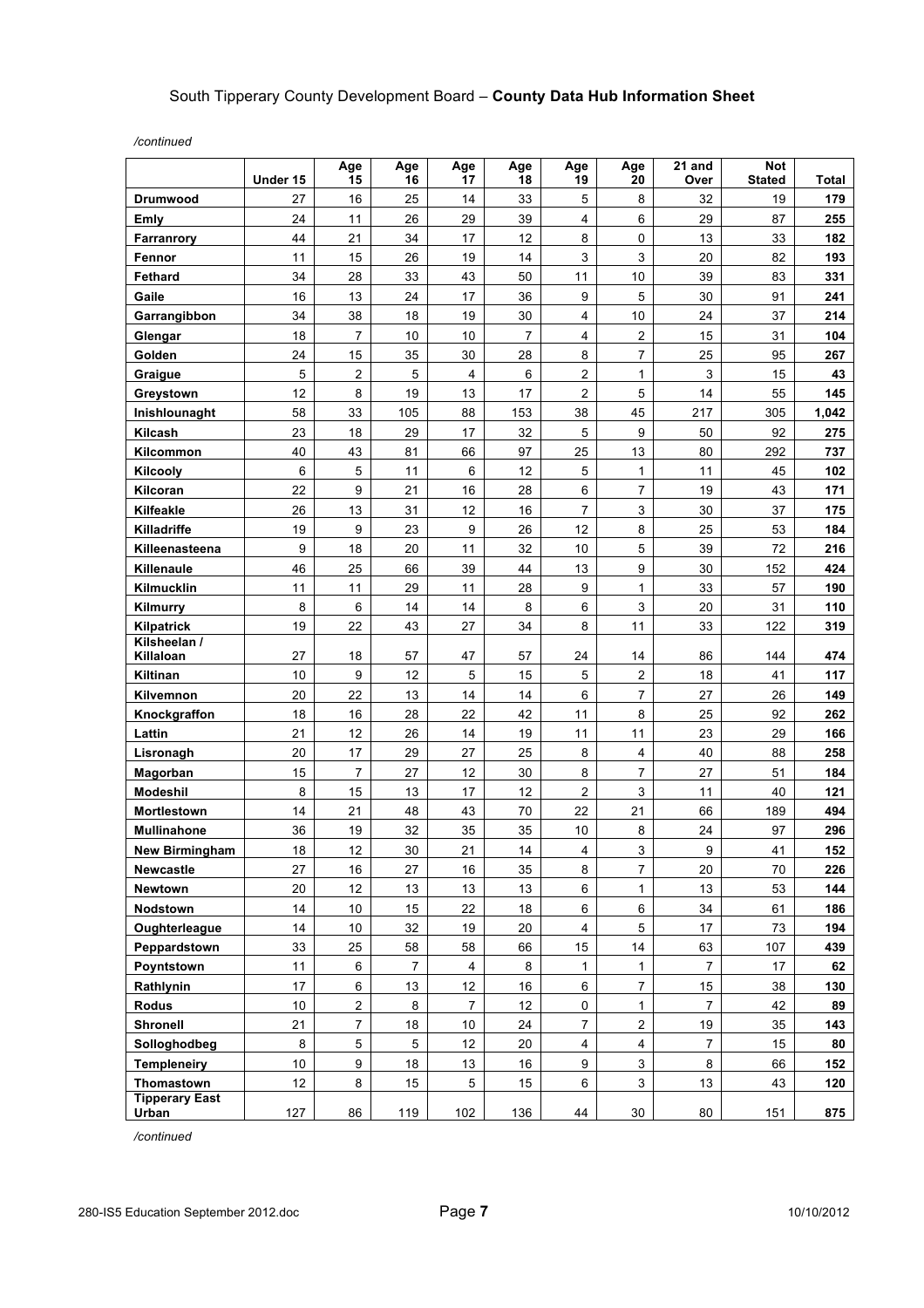|                        |          | Age | Age | Age | Age | Age | Age          | 21 and | <b>Not</b>    |       |
|------------------------|----------|-----|-----|-----|-----|-----|--------------|--------|---------------|-------|
|                        | Under 15 | 15  | 16  | 17  | 18  | 19  | 20           | Over   | <b>Stated</b> | Total |
| <b>Tipperary Rural</b> | 57       | 39  | 93  | 78  | 102 | 38  | 30           | 127    | 170           | 734   |
| <b>Tipperary West</b>  |          |     |     |     |     |     |              |        |               |       |
| Urban                  | 104      | 61  | 92  | 71  | 140 | 29  | 24           | 87     | 64            | 672   |
| <b>Tubbrid</b>         | 21       | 12  | 22  | 21  | 19  | 4   | 6            | 27     | 80            | 212   |
| Tullaghmelan           | 24       | 19  | 44  | 31  | 37  | 10  | 14           | 56     | 109           | 344   |
| Tullaghorton           | 17       | 6   | 17  | 12  | 12  | 3   | 3            | 5      | 19            | 94    |
| <b>Tullamain</b>       | 23       | 26  | 29  | 26  | 37  | 9   | $\mathbf{r}$ | 22     | 56            | 231   |

*/continued*

#### **Table 6 – Number of Females in Full-Time Education (2011)**

|                              | Under<br>15             | Age<br>15      | Age<br>16      | Age<br>17      | Age<br>18 | Age<br>19      | Age<br>20      | 21 and<br>Over | <b>Not</b><br><b>Stated</b> | <b>Total</b><br>(Females) |
|------------------------------|-------------------------|----------------|----------------|----------------|-----------|----------------|----------------|----------------|-----------------------------|---------------------------|
| Anner                        | 13                      | 8              | 22             | 11             | 23        | 8              | 8              | 29             | 9                           | 131                       |
| Ardfinnan                    | 30                      | 16             | 34             | 42             | 51        | 17             | 14             | 64             | 135                         | 403                       |
| Ardmayle                     | 13                      | 6              | 22             | 15             | 28        | 6              | 10             | 38             | 69                          | 207                       |
| Ardsallagh                   | 4                       | $\sqrt{5}$     | 8              | 11             | 17        | 6              | $\overline{7}$ | 34             | 51                          | 143                       |
| <b>Ballingarry</b>           | 14                      | 15             | 31             | 20             | 40        | $\overline{7}$ | 10             | 33             | 74                          | 244                       |
| <b>Ballybacon</b>            | 10                      | $\overline{c}$ | 18             | 18             | 25        | $\overline{7}$ | 10             | 26             | 42                          | 158                       |
| <b>Ballycarron</b>           | 5                       | $\mathbf{1}$   | 12             | $\overline{7}$ | 18        | $\overline{7}$ | 6              | 22             | 22                          | 100                       |
| <b>Ballyclerahan</b>         | 6                       | 14             | 17             | 39             | 40        | 14             | 13             | 62             | 106                         | 311                       |
| <b>Ballygriffin</b>          | 4                       | $\mathbf{1}$   | $\overline{5}$ | $\overline{7}$ | 12        | 10             | $\mathbf{1}$   | 13             | 29                          | 82                        |
| <b>Ballykisteen</b>          | 16                      | 16             | 28             | 28             | 39        | 11             | $\overline{7}$ | 50             | 63                          | 258                       |
| <b>Ballyphilip</b>           | 8                       | 9              | 21             | 15             | 38        | 8              | 6              | 18             | 13                          | 136                       |
| <b>Ballyporeen</b>           | 41                      | 16             | 41             | 57             | 63        | 22             | 11             | 62             | 8                           | 321                       |
| <b>Ballysheehan</b>          | 7                       | 6              | 6              | 16             | 26        | 8              | 6              | 32             | 70                          | 177                       |
| <b>Bansha</b>                | 18                      | 19             | 36             | 29             | 33        | 15             | 14             | 46             | 95                          | 305                       |
| <b>Bruis</b>                 | 4                       | 5              | 5              | 8              | 13        | 6              | 3              | 22             | 35                          | 101                       |
| <b>Buolick</b>               | 15                      | 11             | 28             | 23             | 33        | 20             | 6              | 29             | 49                          | 214                       |
| <b>Burncourt</b>             | 11                      | 14             | 19             | 14             | 24        | 9              | 10             | 34             | 9                           | 144                       |
| Caher                        | 23                      | 20             | 32             | 40             | 68        | 16             | 14             | 85             | 142                         | 440                       |
| Cappagh                      | 20                      | 11             | 31             | 36             | 39        | 16             | 12             | 65             | 79                          | 309                       |
| Carrick-on-Suir<br>Rural     | 11                      | 8              | 15             | 15             | 17        | 4              | 6              | 28             | 58                          | 162                       |
| Carrick-on-Suir              |                         |                |                |                |           |                |                |                |                             |                           |
| Urban                        | 127                     | 85             | 148            | 175            | 200       | 71             | 42             | 121            | 521                         | 1,490                     |
| <b>Carrickbeg Urban</b>      | 28                      | 38             | 56             | 63             | 66        | 28             | 19             | 59             | 156                         | 513                       |
| <b>Cashel Rural</b>          | 37                      | 19             | 56             | 68             | 100       | 49             | 40             | 207            | 315                         | 891                       |
| <b>Cashel Urban</b>          | 60                      | 28             | 58             | 70             | 95        | 31             | 29             | 124            | 352                         | 847                       |
| Clogheen                     | 24                      | 16             | 26             | 30             | 29        | 8              | 8              | 42             | 146                         | 329                       |
| Clogher                      | $\overline{2}$          | $\overline{4}$ | 5              | 3              | 12        | $\overline{2}$ | $\overline{7}$ | 13             | 20                          | 68                        |
| Clonbeg                      | 15                      | 13             | 23             | 19             | 52        | 11             | 10             | 79             | 46                          | 268                       |
| Cloneen                      | 6                       | 6              | 10             | 15             | 25        | $\,6\,$        | 10             | 32             | 41                          | 151                       |
| <b>Clonmel East</b><br>Urban | 58                      | 58             | 97             | 103            | 178       | 70             | 49             | 270            | 526                         | 1,409                     |
| <b>Clonmel Rural</b>         | 68                      | 47             | 101            | 115            | 205       | 97             | 86             | 426            | 621                         | 1,766                     |
| <b>Clonmel West</b>          |                         |                |                |                |           |                |                |                |                             |                           |
| Urban                        | 299                     | 185            | 251            | 255            | 272       | 77             | 53             | 202            | 600                         | 2,194                     |
| <b>Clonoulty East</b>        | 11                      | 4              | 14             | 20             | 29        | $\overline{7}$ | 9              | 23             | 67                          | 184                       |
| <b>Clonoulty West</b>        | 14                      | 9              | 16             | 20             | 32        | 9              | 13             | 30             | 79                          | 222                       |
| Colman                       | $\overline{\mathbf{c}}$ | $\mathbf{1}$   | 10             | 10             | 18        | 14             | 6              | 32             | 46                          | 139                       |
| Coolagarranroe               | 19                      | 8              | 21             | 17             | 29        | 11             | 12             | 48             | 17                          | 182                       |
| Cooleagh                     | 5                       | 8              | 12             | 16             | 20        | $\overline{7}$ | 14             | 28             | 67                          | 177                       |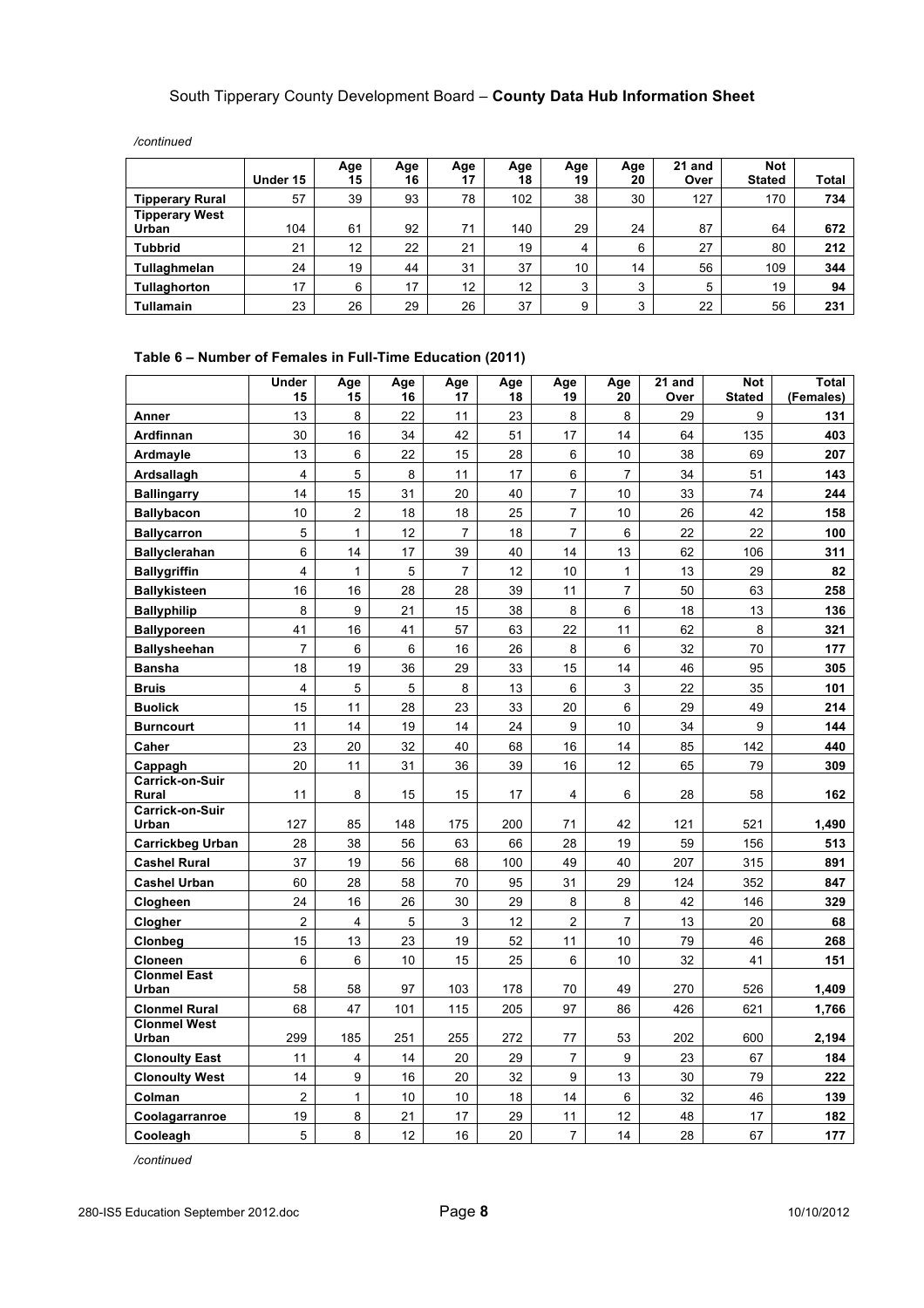*/continued*

| Under 15                  | Age 15                  | Age<br>16      | Age<br>17      | Age<br>18      | Age<br>19      | Age<br>20      | 21<br>and<br>Over       | <b>Not</b><br><b>Stated</b> | <b>Total</b><br>(Females) | Under 15 |
|---------------------------|-------------------------|----------------|----------------|----------------|----------------|----------------|-------------------------|-----------------------------|---------------------------|----------|
| Crohane                   | 5                       | 1              | 5              | 18             | 19             | 4              | 5                       | 12                          | 10                        | 79       |
| Cullen                    | 10                      | 5              | 5              | 8              | 13             | 7              | 4                       | 11                          | 28                        | 91       |
| Curraheen                 | 6                       | 3              | 11             | 13             | 13             | 4              | $\overline{2}$          | 12                          | 35                        | 99       |
| Derrygrath                | 5                       | 12             | 14             | 24             | 29             | 13             | 11                      | 45                          | 69                        | 222      |
| <b>Donohill</b>           | 7                       | 7              | 18             | 19             | 41             | 9              | 6                       | 32                          | 76                        | 215      |
| Drangan                   | 9                       | 5              | 19             | 19             | 42             | 6              | 6                       | 35                          | 66                        | 207      |
| <b>Drumwood</b>           | 10                      | 6              | 20             | 24             | 30             | 14             | 10                      | 46                          | 21                        | 181      |
| Emly                      | 21                      | 10             | 19             | 17             | 44             | 10             | $\overline{7}$          | 33                          | 69                        | 230      |
| Farranrory                | 20                      | 8              | 23             | 20             | 12             | 8              | 5                       | 23                          | 22                        | 141      |
| Fennor                    | 8                       | 9              | 17             | 23             | 24             | 6              | 9                       | 18                          | 72                        | 186      |
| <b>Fethard</b>            | 31                      | 14             | 41             | 42             | 49             | 14             | 13                      | 54                          | 76                        | 334      |
| Gaile                     | $\overline{7}$          | 3              | 20             | 18             | 33             | 15             | 12                      | 47                          | 121                       | 276      |
| Garrangibbon              | 15                      | 18             | 22             | 17             | 33             | 8              | 7                       | 45                          | 41                        | 206      |
| Glengar                   | 5                       | 4              | 6              | 11             | 10             | $\overline{c}$ | $\mathbf{1}$            | 12                          | 24                        | 75       |
| Golden                    | 15                      | 10             | 26             | 27             | 46             | 16             | 3                       | 36                          | 104                       | 283      |
| Graigue                   | 3                       | 3              | $\overline{2}$ | $\overline{4}$ | $\overline{4}$ | 1              | $\overline{c}$          | 9                           | 19                        | 47       |
| Greystown                 | 6                       | $\overline{c}$ | 11             | 8              | 17             | 6              | 2                       | 20                          | 56                        | 128      |
| Inishlounaght             | 47                      | 36             | 74             | 83             | 166            | 50             | 41                      | 271                         | 375                       | 1,143    |
| Kilcash                   | 13                      | 11             | 18             | 21             | 36             | 13             | 10                      | 56                          | 67                        | 245      |
| Kilcommon                 | 31                      | 31             | 62             | 74             | 116            | 42             | 18                      | 92                          | 275                       | 741      |
| Kilcooly                  | $\overline{a}$          | 4              | $\overline{7}$ | 8              | 11             | 6              | $\overline{2}$          | 15                          | 33                        | 88       |
| Kilcoran                  | 10                      | 8              | 8              | 15             | 20             | 11             | $\overline{\mathbf{4}}$ | 39                          | 42                        | 157      |
| Kilfeakle                 | 10                      | 3              | 12             | 14             | 22             | 8              | 3                       | 34                          | 36                        | 142      |
| Killadriffe               | 20                      | 4              | 16             | 15             | 23             | 8              | 6                       | 32                          | 62                        | 186      |
| Killeenasteena            | 6                       | 3              | 15             | 13             | 21             | 8              | 12                      | 51                          | 82                        | 211      |
| Killenaule                | 27                      | 16             | 33             | 56             | 51             | 18             | 8                       | 49                          | 155                       | 413      |
| Kilmucklin                | 8                       | 14             | 15             | 17             | 26             | 9              | $\overline{7}$          | 37                          | 41                        | 174      |
| Kilmurry                  | $\overline{\mathbf{c}}$ | 4              | 9              | 7              | 22             | 4              | 5                       | 24                          | 46                        | 123      |
| Kilpatrick                | 9                       | 8              | 24             | 35             | 43             | 12             | 15                      | 46                          | 120                       | 312      |
| Kilsheelan /<br>Killaloan | 16                      | 15             | 41             | 53             | 70             | 26             | 24                      | 93                          | 143                       | 481      |
| Kiltinan                  | $\mathbf{1}$            | 10             | 3              | 10             | 14             | 3              | 4                       | 17                          | 53                        | 115      |
| Kilvemnon                 | 10                      | 9              | 16             | $\overline{7}$ | 17             | 8              | 5                       | 29                          | 30                        | 131      |
| Knockgraffon              | 8                       | $\overline{7}$ | 8              | 22             | 41             | 21             | $\overline{7}$          | 44                          | 101                       | 259      |
| Lattin                    | 19                      | 7              | 21             | 15             | 31             | 7              | 10                      | 29                          | 35                        | 174      |
| Lisronagh                 | 10                      | $\overline{7}$ | 13             | 29             | 41             | 15             | 15                      | 40                          | 100                       | 270      |
| Magorban                  | 9                       | 13             | 9              | 21             | 26             | 14             | $\overline{7}$          | 50                          | 63                        | 212      |
| Modeshil                  | $\overline{7}$          | 6              | 7              | 10             | $16\,$         | 8              | 4                       | 8                           | 38                        | 104      |
| Mortlestown               | 9                       | 9              | 26             | 52             | 63             | 41             | 23                      | 88                          | 204                       | 515      |
| <b>Mullinahone</b>        | 28                      | 15             | 31             | 28             | 31             | 16             | 8                       | 24                          | 101                       | 282      |
| <b>New Birmingham</b>     | 15                      | 8              | 21             | 14             | 24             | 5              | $\overline{\mathbf{c}}$ | 15                          | 39                        | 143      |
| Newcastle                 | 15                      | 10             | 24             | 16             | 28             | 10             | 11                      | 39                          | 51                        | 204      |
| <b>Newtown</b>            | 9                       | 2              | 12             | 9              | 19             | 9              | 1                       | 29                          | 52                        | 142      |
| Nodstown                  | 9                       | 3              | 17             | 13             | 21             | 10             | 5                       | 32                          | 75                        | 185      |
| Oughterleague             | 16                      | 6              | 17             | 18             | 20             | $\overline{7}$ | $\overline{7}$          | 27                          | 71                        | 189      |
| Peppardstown              | 21                      | 14             | 36             | 49             | 78             | 29             | 17                      | 93                          | 118                       | 455      |
| Poyntstown                | 6                       | 6              | 5              | 3              | 8              | 3              | $\mathbf{1}$            | 10                          | 13                        | 55       |
| Rathlynin                 | $\overline{\mathbf{c}}$ | 4              | 9              | 23             | 14             | 5              | 9                       | 31                          | 31                        | 128      |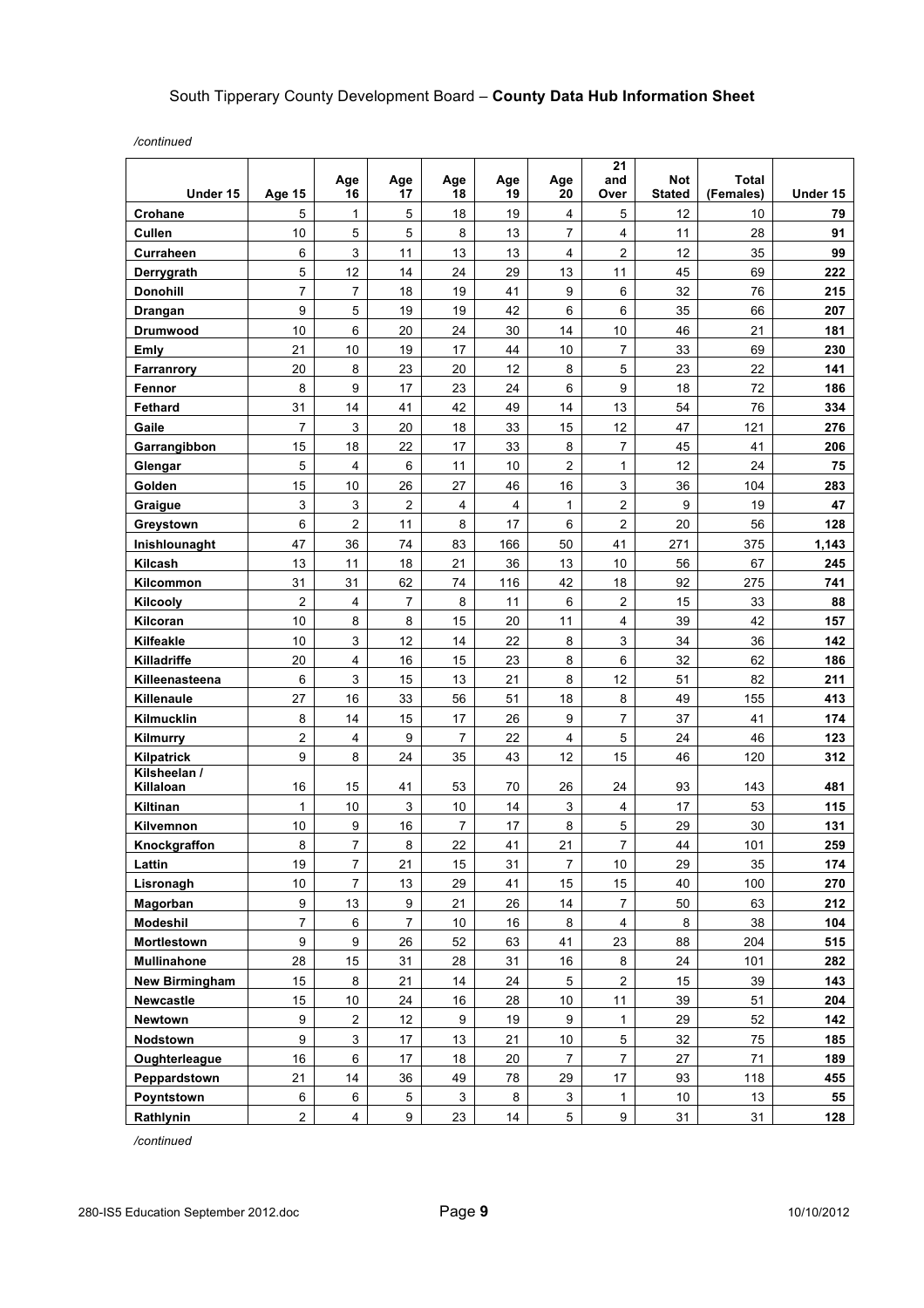|                                       |        | Age                     | Age | Age | Age | Age            | 21<br>and | <b>Not</b>    | Total     |          |
|---------------------------------------|--------|-------------------------|-----|-----|-----|----------------|-----------|---------------|-----------|----------|
| Under 15                              | Age 15 | 16                      | 17  | 18  | 19  | 20             | Over      | <b>Stated</b> | (Females) | Under 15 |
| <b>Rodus</b>                          | 0      | 3                       | 6   | 5   | 14  | 4              | 7         | 15            | 29        | 83       |
| <b>Shronell</b>                       | 8      | 4                       | 10  | 8   | 29  | 8              | 3         | 26            | 42        | 138      |
| Solloghodbeg                          | 4      | 7                       | 2   | 11  | 20  | 4              | 3         | 8             | 11        | 70       |
| Templeneiry                           | 5      | $\overline{\mathbf{A}}$ | 9   | 6   | 15  | 7              | 3         | 27            | 63        | 136      |
| Thomastown                            | 4      | 8                       | 2   | 14  | 26  | 9              | 5         | 31            | 39        | 138      |
| <b>Tipperary East</b><br><b>Urban</b> | 84     | 79                      | 101 | 119 | 163 | 48             | 26        | 102           | 136       | 858      |
| <b>Tipperary Rural</b>                | 40     | 19                      | 49  | 94  | 124 | 40             | 29        | 156           | 183       | 734      |
| <b>Tipperary West</b><br>Urban        | 91     | 52                      | 78  | 85  | 157 | 42             | 36        | 102           | 72        | 715      |
| <b>Tubbrid</b>                        | 9      | 12                      | 12  | 17  | 22  | 11             | 7         | 38            | 71        | 199      |
| Tullaghmelan                          | 21     | 10                      | 20  | 34  | 39  | 18             | 24        | 63            | 107       | 336      |
| Tullaghorton                          | 7      | 8                       | 14  | 8   | 18  | $\overline{ }$ |           | 11            | 24        | 98       |
| <b>Tullamain</b>                      | 15     | 21                      | 19  | 25  | 35  | 10             | 6         | 29            | 58        | 218      |

*/continued*

## **3.1 Educational Attainment by ED**

**Table 7 – Male Educational Attainment (2011)**

|                      | No Formal Education     | <b>Primary Education</b> | Lower Secondary | Upper Secondary | <b>Technical or Vocational</b><br>qualification | Advanced Certificate/Completed<br>Apprenticeship | <b>Higher Certificate</b> | <b>Bachelor Degree or</b><br>National Diploma<br>Ordinary | Professional Qualification or<br>Honours Bachelor Degree,<br>both | Postgraduate Diploma or Degree | Doctorate(Ph.D) or higher | Not Stated              | Total |
|----------------------|-------------------------|--------------------------|-----------------|-----------------|-------------------------------------------------|--------------------------------------------------|---------------------------|-----------------------------------------------------------|-------------------------------------------------------------------|--------------------------------|---------------------------|-------------------------|-------|
| Anner                | 0                       | 33                       | 34              | 18              | 12                                              | 15                                               | $\overline{4}$            | 8                                                         | $\overline{c}$                                                    | 5                              | $\mathbf 0$               | $\mathbf{1}$            | 132   |
| Ardfinnan            | 9                       | 62                       | 86              | 75              | 34                                              | 31                                               | 13                        | 25                                                        | 15                                                                | 9                              | $\mathbf{1}$              | $17\,$                  | 377   |
| Ardmayle             | 6                       | 40                       | 52              | 59              | 15                                              | 16                                               | 10                        | $\overline{7}$                                            | $\,6\,$                                                           | 6                              | 0                         | 10                      | 227   |
| Ardsallagh           | 3                       | 27                       | 40              | 38              | 14                                              | 14                                               | $\mathsf 3$               | 6                                                         | 8                                                                 | $\overline{4}$                 | $\pmb{0}$                 | $\overline{\mathbf{4}}$ | 161   |
| <b>Ballingarry</b>   | 8                       | 50                       | 82              | 46              | 20                                              | 21                                               | $\overline{7}$            | $10$                                                      | $10$                                                              | $\overline{4}$                 | 1                         | $\overline{7}$          | 266   |
| <b>Ballybacon</b>    | 3                       | 25                       | 38              | 34              | 12                                              | 20                                               | 9                         | 4                                                         | $\overline{7}$                                                    | 3                              | $\pmb{0}$                 | $\overline{c}$          | 157   |
| <b>Ballycarron</b>   | $\overline{\mathbf{c}}$ | 15                       | 30              | 19              | 8                                               | 19                                               | 3                         | $\overline{7}$                                            | 5                                                                 | 5                              | $\pmb{0}$                 | $\overline{c}$          | 115   |
| <b>Ballyclerahan</b> | 1                       | 25                       | 64              | 69              | 26                                              | 34                                               | 15                        | 28                                                        | 19                                                                | 11                             | 1                         | 8                       | 301   |
| <b>Ballygriffin</b>  | 3                       | 14                       | 23              | 16              | $\overline{7}$                                  | $\overline{7}$                                   | $\overline{4}$            | 8                                                         | $\overline{c}$                                                    | 6                              | 0                         | $\overline{c}$          | 92    |
| <b>Ballykisteen</b>  | 6                       | 58                       | 72              | 71              | 22                                              | 18                                               | 11                        | 15                                                        | 10                                                                | 9                              | 4                         | $\,6$                   | 302   |
| <b>Ballyphilip</b>   | 2                       | 38                       | 45              | 21              | 11                                              | 13                                               | 3                         | 5                                                         | $\overline{c}$                                                    | $\mathbf{1}$                   | 0                         | 3                       | 144   |
| <b>Ballyporeen</b>   | 7                       | 82                       | 73              | 69              | 26                                              | 34                                               | 8                         | 12                                                        | 15                                                                | 10                             | 4                         | $\mathbf{3}$            | 343   |
| <b>Ballysheehan</b>  | 2                       | 30                       | 38              | 26              | 10                                              | 18                                               | $\overline{4}$            | 14                                                        | 9                                                                 | 12                             | 1                         | 5                       | 169   |
| <b>Bansha</b>        | 5                       | 61                       | 63              | 66              | 24                                              | 14                                               | 6                         | 17                                                        | 14                                                                | $\overline{7}$                 | 3                         | 16                      | 296   |
| <b>Bruis</b>         | 2                       | 18                       | 31              | 23              | $\overline{7}$                                  | 11                                               | 10                        | 5                                                         | $\sqrt{5}$                                                        | 3                              | 1                         | $\overline{4}$          | 120   |
| <b>Buolick</b>       | 5                       | 41                       | 72              | 29              | 11                                              | 27                                               | $\,$ 5 $\,$               | 8                                                         | $\boldsymbol{9}$                                                  | 1                              | $\overline{\mathbf{c}}$   | $\boldsymbol{9}$        | 219   |
| <b>Burncourt</b>     | 0                       | 30                       | 34              | 33              | 14                                              | 25                                               | $\overline{\mathbf{4}}$   | 9                                                         | 3                                                                 | $\mathbf{1}$                   | $\overline{2}$            | 3                       | 158   |
| Caher                | 6                       | 47                       | 65              | 71              | 40                                              | 31                                               | 18                        | 39                                                        | 17                                                                | 20                             | 1                         | 26                      | 381   |
| Cappagh              | 5                       | 50                       | 71              | 64              | 23                                              | 27                                               | 9                         | 20                                                        | 15                                                                | 11                             | 1                         | 11                      | 307   |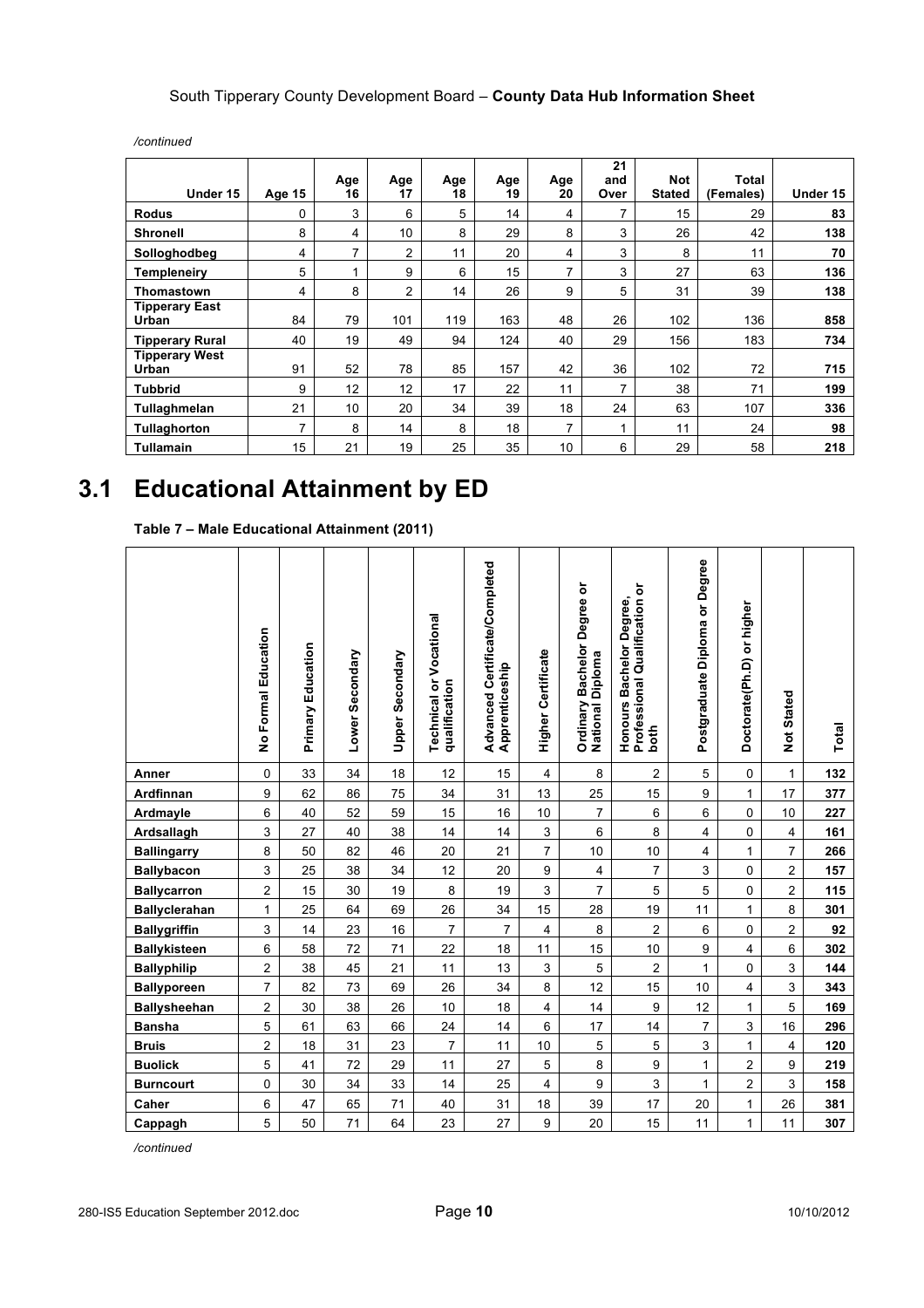*/continued*

|                                 | No Formal Education     | Primary Education | Lower Secondary | Upper Secondary | <b>Technical or Vocational</b><br>qualification | Certificate/Completed<br>Apprenticeship<br>Advanced | <b>Higher Certificate</b> | Ordinary Bachelor Degree or<br>National Diploma | Professional Qualification or<br>Honours Bachelor Degree,<br>both | Postgraduate Diploma or<br>Degree | Doctorate (Ph.D) or higher | Not Stated                | Total |
|---------------------------------|-------------------------|-------------------|-----------------|-----------------|-------------------------------------------------|-----------------------------------------------------|---------------------------|-------------------------------------------------|-------------------------------------------------------------------|-----------------------------------|----------------------------|---------------------------|-------|
| <b>Carrick-on-Suir</b><br>Rural | 3                       | 22                | 44              | 34              | 14                                              | 17                                                  | 5                         | 3                                               | 9                                                                 | 8                                 | 2                          | 8                         | 169   |
| Carrick-on-Suir<br>Urban        | 38                      | 301               | 411             | 267             | 100                                             | 101                                                 | 32                        | 46                                              | 38                                                                | 21                                | 2                          | 106                       | 1,463 |
| Carrickbeg                      |                         |                   |                 |                 |                                                 |                                                     |                           |                                                 |                                                                   |                                   |                            |                           |       |
| Urban                           | $\overline{7}$          | 88                | 132             | 104             | 34                                              | 49                                                  | 17                        | 25                                              | 11                                                                | 8                                 | 1                          | 24                        | 500   |
| <b>Cashel Rural</b>             | 17                      | 88                | 151             | 188             | 99                                              | 66                                                  | 33                        | 39                                              | 66                                                                | 38                                | 3                          | 42                        | 830   |
| <b>Cashel Urban</b>             | 29                      | 125               | 155             | 170             | 71                                              | 59                                                  | 18                        | 29                                              | 22                                                                | 32                                | 4                          | 43                        | 757   |
| Clogheen                        | 11                      | 72                | 83              | 67              | 19                                              | 24                                                  | 12                        | 19                                              | 11                                                                | 10                                | 1                          | 28                        | 357   |
| Clogher                         | $\mathbf{1}$            | 17                | 17              | 25              | $\overline{c}$                                  | 10                                                  | $\overline{4}$            | $\overline{7}$                                  | 5                                                                 | $\mathbf{1}$                      | 0                          | $\mathsf 0$               | 89    |
| Clonbeg                         | $\mathbf 2$             | 54                | 53              | 53              | 21                                              | 23                                                  | 8                         | 20                                              | 20                                                                | $\overline{7}$                    | 2                          | $\overline{\mathbf{c}}$   | 265   |
| Cloneen                         | 6                       | 20                | 40              | 20              | 19                                              | 19                                                  | $\overline{7}$            | 6                                               | $\overline{4}$                                                    | 5                                 | $\mathbf{1}$               | 6                         | 153   |
| <b>Clonmel East</b><br>Urban    | 23                      | 174               | 235             | 285             | 139                                             | 95                                                  | 58                        | 87                                              | 90                                                                | 79                                | 7                          | 77                        | 1,349 |
| <b>Clonmel Rural</b>            | 16                      | 145               | 287             | 325             | 121                                             | 144                                                 | 84                        | 138                                             | 163                                                               | 127                               | 20                         | 75                        | 1,645 |
| <b>Clonmel West</b><br>Urban    | 25                      | 491               | 458             | 405             | 156                                             | 118                                                 | 42                        | 79                                              | 67                                                                | 50                                | 3                          | 126                       | 2,020 |
| <b>Clonoulty East</b>           | 3                       | 42                | 44              | 36              | 15                                              | 21                                                  | $\overline{4}$            | 8                                               | 3                                                                 | 0                                 | 0                          | $\mathbf{1}$              | 177   |
| <b>Clonoulty West</b>           | 0                       | 54                | 55              | 50              | 19                                              | 21                                                  | 5                         | $\overline{7}$                                  | 3                                                                 | 3                                 | 0                          | 6                         | 223   |
| Colman                          | 2                       | 18                | 21              | 21              | 19                                              | 21                                                  | 5                         | 13                                              | 6                                                                 | 4                                 | 0                          | 14                        | 144   |
| Coolagarranroe                  | $\mathbf{1}$            | 39                | 46              | 37              | 14                                              | 22                                                  | 10                        | 11                                              | 8                                                                 | 5                                 | 1                          | 4                         | 198   |
| Cooleagh                        | 5                       | 22                | 42              | 26              | 15                                              | 21                                                  | $\boldsymbol{9}$          | 8                                               | 10                                                                | 3                                 | $\mathbf{1}$               | 6                         | 168   |
| Crohane                         | $\mathbf{1}$            | 15                | 33              | 10              | 11                                              | $10$                                                | $\mathbf{1}$              | $\overline{a}$                                  | $\mathbf 5$                                                       | 3                                 | 0                          | $\mathbf{1}$              | 92    |
| Cullen                          | 4                       | 22                | 27              | 18              | 10                                              | 5                                                   | $\mathbf 2$               | $\overline{7}$                                  | $\mathsf 3$                                                       | 3                                 | 0                          | $\mathbf{1}$              | 102   |
| Curraheen                       | 2                       | 21                | 31              | 14              | $\mathbf{3}$                                    | 10                                                  | $\overline{c}$            | 4                                               | 8                                                                 | $\mathbf{1}$                      | 0                          | 6                         | 102   |
| Derrygrath                      | 6                       | 34                | 56              | 43              | 16                                              | 25                                                  | 5                         | 14                                              | 17                                                                | 13                                | 0                          | $\,6\,$                   | 235   |
| <b>Donohill</b>                 | 2                       | 40                | 63              | 49              | 15                                              | 15                                                  | $\overline{7}$            | 11                                              | $\overline{7}$                                                    | 5                                 | 1                          | 6                         | 221   |
| <b>Drangan</b>                  | 3                       | 38                | 60              | 41              | 19                                              | 26                                                  | 5                         | $\overline{\mathbf{c}}$                         | $\,6\,$                                                           | 8                                 | 0                          | 9                         | 217   |
| Drumwood                        | 5                       | 32                | 38              | 43              | 12                                              | 27                                                  | 6                         | 3                                               | $\overline{7}$                                                    | 6                                 | 0                          | 0                         | 179   |
| Emly                            | 11                      | 45                | 61              | 51              | 22                                              | 19                                                  | $\overline{c}$            | 14                                              | 13                                                                | $\overline{7}$                    | 0                          | $10$                      | 255   |
| Farranrory                      | $\boldsymbol{2}$        | 67                | 61              | 19              | 9                                               | 11                                                  | $\overline{c}$            | 8                                               | $\overline{2}$                                                    | $\mathbf{1}$                      | $\pmb{0}$                  | 0                         | 182   |
| Fennor                          | $\boldsymbol{9}$        | 29                | 48              | 31              | 12                                              | 21                                                  | $\,$ 5 $\,$               | 10                                              | 8                                                                 | 8                                 | 1                          | 11                        | 193   |
| Fethard                         | 6                       | 69                | 86              | 63              | 17                                              | 25                                                  | 6                         | 26                                              | 10                                                                | $\overline{7}$                    | 0                          | 16                        | 331   |
| Gaile                           | 5                       | 28                | 50              | 48              | 17                                              | 30                                                  | 7                         | $\overline{7}$                                  | 14                                                                | 9                                 | $\mathbf{1}$               | 25                        | 241   |
| Garrangibbon                    | 8                       | 47                | 68              | 29              | 11                                              | 23                                                  | 9                         | 9                                               | $\overline{7}$                                                    | $\overline{\mathbf{c}}$           | 0                          | $\mathbf{1}$              | 214   |
| Glengar                         | 0                       | 24                | 24              | 17              | $\overline{7}$                                  | 8                                                   | $\overline{\mathbf{4}}$   | 3                                               | 9                                                                 | $\overline{4}$                    | $\mathbf{1}$               | 3                         | 104   |
| Golden                          | $\mathbf{1}$            | 51                | 58              | 55              | 24                                              | 21                                                  | $\overline{7}$            | 12                                              | $\overline{7}$                                                    | $\,6\,$                           | $\overline{c}$             | 23                        | 267   |
| Graigue                         | $\mathsf 0$             | 10                | $\overline{7}$  | 11              | $\mathbf{1}$                                    | $\,$ 5 $\,$                                         | $\overline{c}$            | $\pmb{0}$                                       | $\pmb{0}$                                                         | $\mathsf 3$                       | $\mathbf{1}$               | $\ensuremath{\mathsf{3}}$ | 43    |
| Greystown                       | $\overline{\mathbf{4}}$ | 27                | 36              | 25              | 8                                               | 12                                                  | $\overline{4}$            | 13                                              | 3                                                                 | 1                                 | 0                          | 12                        | 145   |
| Inishlounaght                   | 8                       | 111               | 176             | 264             | 71                                              | 86                                                  | 54                        | 82                                              | 90                                                                | 67                                | 8                          | 25                        | 1,042 |
| Kilcash                         | $\mathbf{1}$            | 32                | 62              | 53              | 22                                              | 34                                                  | 11                        | 20                                              | 21                                                                | 9                                 | 3                          | $\overline{7}$            | 275   |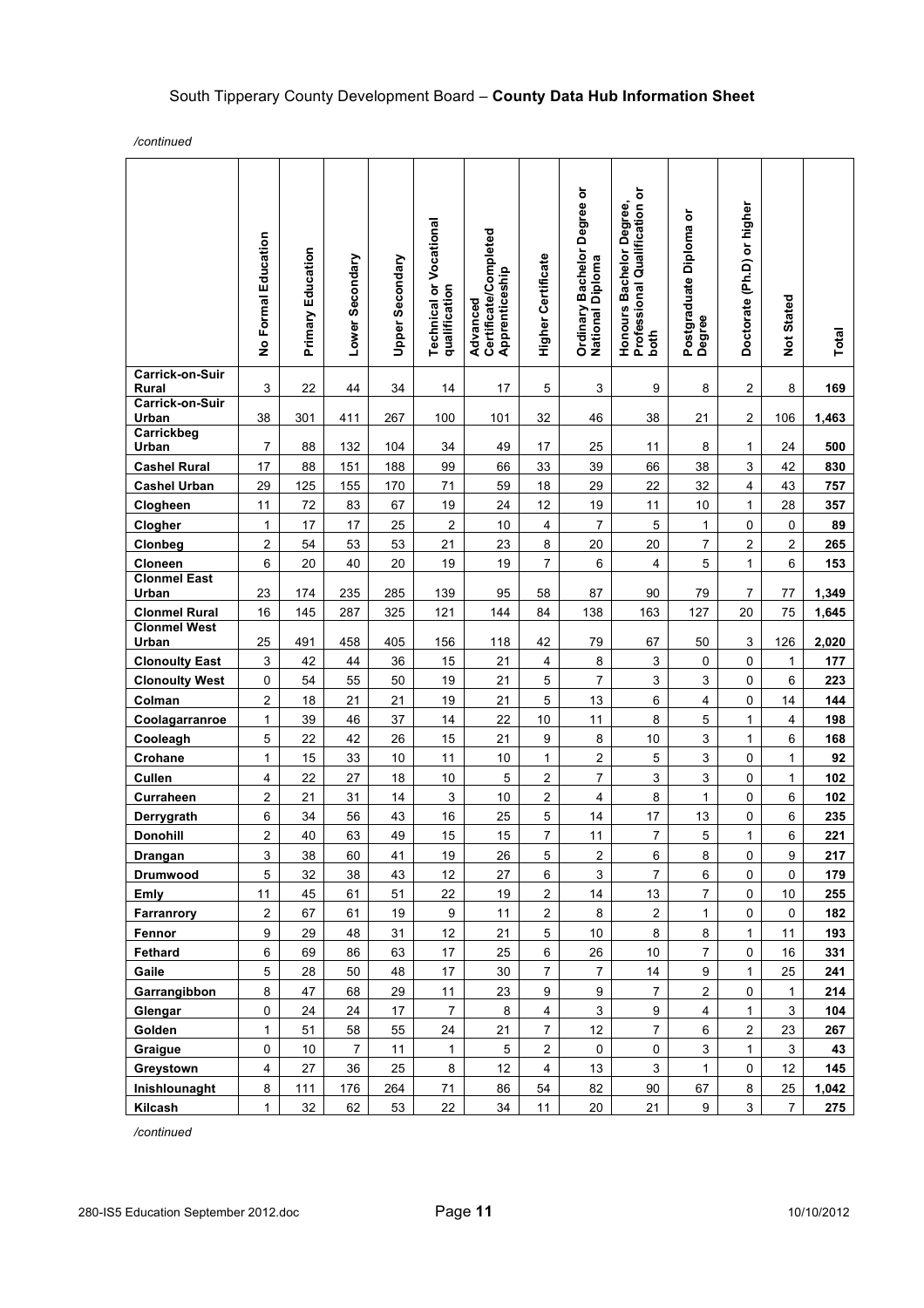*/continued*

|                                 | No Formal Education     | Education<br>Primary | Lower Secondary | Upper Secondary | <b>Technical or Vocational</b><br>qualification | Advanced Certificate/Completed<br>Apprenticeship | <b>Higher Certificate</b> | Degree or<br><b>Bachelor</b><br><b>Ordinary Bachelo</b><br>National Diploma | Professional Qualification or<br>Honours Bachelor Degree,<br>both | Postgraduate Diploma or Degree | Doctorate (Ph.D) or higher | <b>Not Stated</b> | Total |
|---------------------------------|-------------------------|----------------------|-----------------|-----------------|-------------------------------------------------|--------------------------------------------------|---------------------------|-----------------------------------------------------------------------------|-------------------------------------------------------------------|--------------------------------|----------------------------|-------------------|-------|
| Kilcommon                       | 23                      | 111                  | 168             | 174             | 79                                              | 55                                               | 23                        | 32                                                                          | 21                                                                | 13                             | $\overline{\mathbf{c}}$    | 36                | 737   |
| Kilcooly                        | $\mathbf{1}$            | 22                   | 25              | 12              | $\boldsymbol{9}$                                | 13                                               | 5                         | $\overline{7}$                                                              | $\mathbf{1}$                                                      | $\ensuremath{\mathsf{3}}$      | 0                          | 4                 | 102   |
| Kilcoran                        | $\overline{\mathbf{c}}$ | 36                   | 35              | 39              | 20                                              | 16                                               | 3                         | $\boldsymbol{9}$                                                            | 3                                                                 | 3                              | 2                          | 3                 | 171   |
| Kilfeakle                       | 5                       | 38                   | 46              | 24              | 14                                              | 14                                               | $\overline{7}$            | 11                                                                          | 9                                                                 | 3                              | 0                          | 4                 | 175   |
| Killadriffe                     | $\mathbf{1}$            | 31                   | 40              | 32              | 18                                              | 18                                               | 11                        | 18                                                                          | $\overline{7}$                                                    | $\overline{c}$                 | 0                          | 6                 | 184   |
| Killeenasteena                  | $\mathbf{1}$            | 30                   | 40              | 39              | 13                                              | 29                                               | $\overline{7}$            | 12                                                                          | 24                                                                | 11                             | 3                          | 7                 | 216   |
| Killenaule                      | 10                      | 100                  | 113             | 73              | 22                                              | 32                                               | 9                         | 16                                                                          | 12                                                                | $\overline{7}$                 | 1                          | 29                | 424   |
| Kilmucklin                      | 0                       | 25                   | 43              | 45              | 16                                              | 17                                               | 6                         | $\overline{7}$                                                              | 12                                                                | 12                             | $\overline{c}$             | 5                 | 190   |
| Kilmurry                        | 0                       | 17                   | 29              | 20              | 6                                               | 12                                               | 4                         | 6                                                                           | 9                                                                 | 5                              | $\pmb{0}$                  | 2                 | 110   |
| Kilpatrick                      | $\mathbf{1}$            | 49                   | 82              | 62              | 21                                              | 28                                               | 10                        | 17                                                                          | 14                                                                | 13                             | 0                          | 22                | 319   |
| Kilsheelan /<br>Killaloan       | 1                       | 55                   | 102             | 89              | 50                                              | 62                                               | 20                        | 37                                                                          | 26                                                                | 22                             | 4                          | 6                 | 474   |
| Kiltinan                        | $\boldsymbol{2}$        | 18                   | 23              | 25              | $\overline{7}$                                  | 11                                               | 4                         | $\bf 8$                                                                     | 6                                                                 | $\overline{7}$                 | 0                          | 6                 | 117   |
| Kilvemnon                       | $\overline{\mathbf{c}}$ | 25                   | 41              | 24              | 16                                              | 14                                               | 10                        | 8                                                                           | 5                                                                 | 4                              | 0                          | 0                 | 149   |
| Knockgraffon                    | 6                       | 29                   | 64              | 57              | 30                                              | 28                                               | 14                        | 7                                                                           | 9                                                                 | $\overline{7}$                 | 0                          | 11                | 262   |
| Lattin                          | $\mathbf{1}$            | 23                   | 39              | 29              | 11                                              | 24                                               | 6                         | 10                                                                          | 10                                                                | 9                              | 1                          | 3                 | 166   |
| Lisronagh                       | $\overline{\mathbf{c}}$ | 37                   | 53              | 47              | 18                                              | 39                                               | 3                         | 24                                                                          | 16                                                                | 8                              | 1                          | 10                | 258   |
| Magorban                        | $\pmb{0}$               | 27                   | 42              | 36              | 17                                              | 17                                               | 9                         | 12                                                                          | 15                                                                | 2                              | 0                          | 7                 | 184   |
| Modeshil                        | $\overline{2}$          | 23                   | 29              | 25              | 15                                              | 11                                               | $\overline{c}$            | $\overline{4}$                                                              | 5                                                                 | 3                              | 0                          | 2                 | 121   |
| Mortlestown                     | $\mathsf 3$             | 41                   | 84              | 116             | 90                                              | 47                                               | 18                        | 25                                                                          | 22                                                                | 14                             | 0                          | 34                | 494   |
| Mullinahone                     | 6                       | 60                   | 80              | 56              | 27                                              | 26                                               | $\overline{2}$            | 6                                                                           | $10$                                                              | 6                              | $\mathbf{1}$               | 16                | 296   |
| <b>New</b><br><b>Birmingham</b> | $\overline{\mathbf{c}}$ | 35                   | 40              | 30              | 8                                               | 18                                               | 3                         | 3                                                                           | 4                                                                 | 0                              | 0                          | 9                 | 152   |
| Newcastle                       | $\overline{4}$          | 47                   | 49              | 50              | 14                                              | 27                                               | 9                         | 12                                                                          | 5                                                                 | 3                              | 1                          | 5                 | 226   |
| Newtown                         | 3                       | 34                   | 42              | 20              | 8                                               | $18$                                             | 3                         | $\mathbf 2$                                                                 | 7                                                                 | 3                              | $\overline{\mathbf{c}}$    | 2                 | 144   |
| Nodstown                        | $\overline{2}$          | 25                   | 42              | 33              | 15                                              | 23                                               | 3                         | 15                                                                          | 14                                                                | 8                              | 0                          | 6                 | 186   |
| Oughterleague                   | 5                       | 30                   | 46              | 42              | 12                                              | 15                                               | 4                         | 10                                                                          | 6                                                                 | 6                              | 0                          | 18                | 194   |
| Peppardstown                    | $10$                    | 64                   | 93              | 109             | 33                                              | 43                                               | 16                        | 25                                                                          | 19                                                                | 13                             | 0                          | 14                | 439   |
| Poyntstown                      | $\mathbf{1}$            | 16                   | 15              | 16              | $\overline{c}$                                  | $\,$ 5 $\,$                                      | $\mathsf 0$               | 3                                                                           | $\overline{2}$                                                    | $\mathsf 0$                    | 0                          | 2                 | 62    |
| Rathlynin                       | $\mathbf{1}$            | 21                   | 27              | 28              | 8                                               | 12                                               | 6                         | $\overline{7}$                                                              | $10$                                                              | 5                              | 0                          | 5                 | 130   |
| <b>Rodus</b>                    | $\mathbf{1}$            | 20                   | 22              | 18              | 5                                               | 6                                                | $\mathbf{1}$              | 3                                                                           | 3                                                                 | $\overline{c}$                 | 0                          | 8                 | 89    |
| <b>Shronell</b>                 | 5                       | 37                   | 25              | 26              | 18                                              | 12                                               | $\overline{2}$            | $\,6\,$                                                                     | 4                                                                 | 5                              | 1                          | 2                 | 143   |
| Solloghodbeg                    | 0                       | 11                   | 17              | 24              | 3                                               | 11                                               | 3                         | $\overline{7}$                                                              | $\boldsymbol{2}$                                                  | 1                              | $\pmb{0}$                  | 1                 | 80    |
| <b>Templeneiry</b>              | $\boldsymbol{2}$        | 31                   | 36              | 33              | 12                                              | 10                                               | $\overline{4}$            | $\mathsf 3$                                                                 | 5                                                                 | 3                              | 0                          | 13                | 152   |
| Thomastown                      | $\mathbf{1}$            | 15                   | 29              | 26              | 12                                              | 11                                               | $\overline{4}$            | 5                                                                           | 5                                                                 | $\boldsymbol{2}$               | 0                          | 10                | 120   |
| <b>Tipperary East</b><br>Urban  | 11                      | 229                  | 220             | 188             | 65                                              | 45                                               | 17                        | 29                                                                          | 29                                                                | 12                             | 1                          | 29                | 875   |
| <b>Tipperary Rural</b>          | $10$                    | 86                   | 143             | 179             | 68                                              | 53                                               | 34                        | 60                                                                          | 50                                                                | 21                             | $\overline{\mathbf{4}}$    | 26                | 734   |
| <b>Tipperary West</b><br>Urban  | $\overline{7}$          | 140                  | 159             | 175             | 61                                              | 33                                               | 22                        | 28                                                                          | 19                                                                | 15                             | 3                          | 10                | 672   |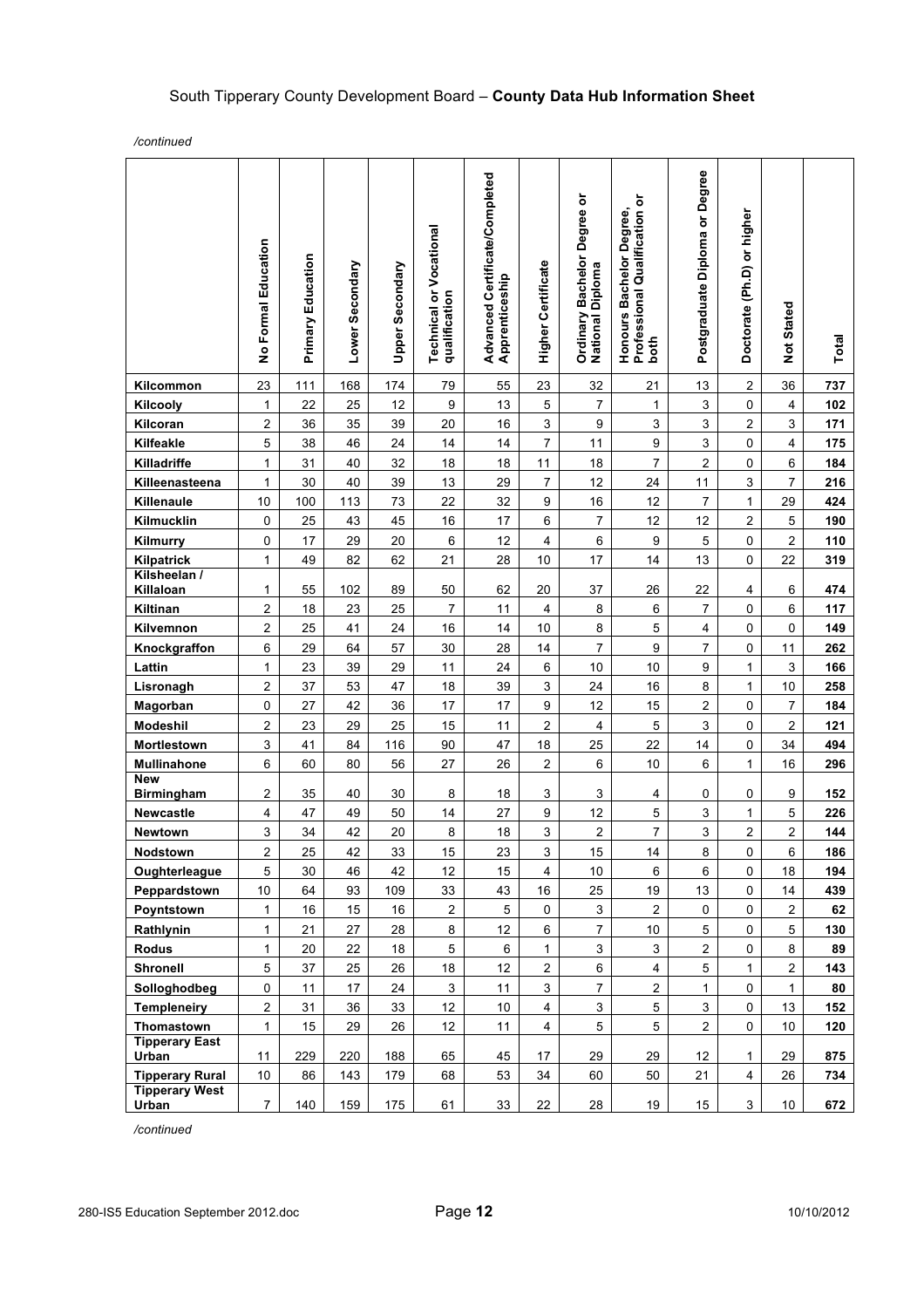*/continued*

|                  | ducation<br>ш<br>ormal<br>匹<br>$\frac{1}{2}$ | Education<br>Primary | Secondary<br>ower | Secondary<br>Upper | qualification<br>້ō<br>Vocational<br><b>Technical</b> | Certificate/Completed<br>Apprenticeship<br>Advanced | Certificate<br>Higher | National<br>Bachelor<br>៵<br>Ordinary<br>Diploma<br>Degree | Professional<br>both<br><b>Bachelor</b><br>៰<br>Qualification<br>Honours<br>$\blacksquare$<br>Degree, | Diploma<br>Postgraduate<br>Degree<br>ŏ | ৯<br>(Ph.D)<br>Doctorate<br>higher | <b>Stated</b><br><b>z</b> | <b>Total</b> |
|------------------|----------------------------------------------|----------------------|-------------------|--------------------|-------------------------------------------------------|-----------------------------------------------------|-----------------------|------------------------------------------------------------|-------------------------------------------------------------------------------------------------------|----------------------------------------|------------------------------------|---------------------------|--------------|
| <b>Tubbrid</b>   | 2                                            | 25                   | 49                | 36                 | 21                                                    | 28                                                  | 12                    | 14                                                         | 14                                                                                                    | 7                                      | 0                                  | 4                         | 212          |
| Tullaghmelan     | 2                                            | 40                   | 93                | 54                 | 36                                                    | 38                                                  | 11                    | 23                                                         | 16                                                                                                    | 23                                     | 0                                  | 8                         | 344          |
| Tullaghorton     | 0                                            | 24                   | 27                | 18                 | 4                                                     | 9                                                   |                       | 5                                                          | $\overline{2}$                                                                                        | $\overline{2}$                         | 0                                  | $\overline{2}$            | 94           |
| <b>Tullamain</b> | 3                                            | 34                   | 54                | 62                 | 22                                                    | 21                                                  | 4                     | 8                                                          | 9                                                                                                     | 5                                      | 1                                  | 8                         | 231          |

#### **Table 8 – Female Educational Attainment (2011)**

|                          | No Formal Education | <b>Primary Education</b> | Lower Secondary | Upper Secondary | qualification<br>Technical or<br>Vocational | Certificate/Complete<br>d Apprenticeship<br>Advanced | <b>Higher Certificate</b> | Degree or National<br>Bachelor<br>Ordinary<br>Diploma | Degree, Professional<br>Qualification or both<br>Honours Bachelor | Diploma or Degree<br>Postgraduate | Doctorate (Ph.D) or<br>higher | Not Stated     | Total |
|--------------------------|---------------------|--------------------------|-----------------|-----------------|---------------------------------------------|------------------------------------------------------|---------------------------|-------------------------------------------------------|-------------------------------------------------------------------|-----------------------------------|-------------------------------|----------------|-------|
| Anner                    | 0                   | 17                       | 31              | 20              | 15                                          | 7                                                    | 14                        | 9                                                     | 11                                                                | $\overline{4}$                    | 0                             | 3              | 131   |
| Ardfinnan                | 5                   | 55                       | 78              | 95              | 37                                          | 17                                                   | 23                        | 29                                                    | 28                                                                | 18                                | 0                             | 18             | 403   |
| Ardmayle                 | $\mathbf{1}$        | 32                       | 39              | 47              | 20                                          | 5                                                    | 11                        | 10                                                    | 19                                                                | 15                                | 0                             | 8              | 207   |
| Ardsallagh               | 0                   | 13                       | 25              | 44              | 8                                           | 8                                                    | 5                         | $\boldsymbol{9}$                                      | 17                                                                | 11                                | 0                             | 3              | 143   |
| <b>Ballingarry</b>       | 10                  | 46                       | 43              | 52              | 23                                          | 9                                                    | 9                         | 12                                                    | 15                                                                | 12                                | 0                             | 13             | 244   |
| <b>Ballybacon</b>        | 3                   | 22                       | 25              | 44              | 14                                          | 6                                                    | 6                         | 11                                                    | 9                                                                 | 14                                | $\mathbf{1}$                  | 3              | 158   |
| <b>Ballycarron</b>       | 0                   | $\overline{7}$           | 16              | 24              | 11                                          | 5                                                    | 5                         | 7                                                     | 15                                                                | 6                                 | 0                             | 4              | 100   |
| <b>Ballyclerahan</b>     | 1                   | 22                       | 47              | 76              | 38                                          | 15                                                   | 15                        | 37                                                    | 27                                                                | 26                                | 1                             | 6              | 311   |
| <b>Ballygriffin</b>      | $\mathbf{1}$        | 10                       | 12              | 17              | $\overline{7}$                              | 6                                                    | $\overline{4}$            | 5                                                     | 5                                                                 | 8                                 | 0                             | $\overline{7}$ | 82    |
| <b>Ballykisteen</b>      | 3                   | 40                       | 55              | 62              | 19                                          | 8                                                    | 10                        | 24                                                    | 24                                                                | 13                                | 0                             | 0              | 258   |
| <b>Ballyphilip</b>       | $\mathbf{1}$        | 10                       | 32              | 35              | 20                                          | 10                                                   | $\overline{7}$            | 3                                                     | 10                                                                | 3                                 | 0                             | 5              | 136   |
| <b>Ballyporeen</b>       | 3                   | 50                       | 59              | 73              | 46                                          | 15                                                   | 15                        | 20                                                    | 24                                                                | 14                                | 0                             | $\overline{2}$ | 321   |
| <b>Ballysheehan</b>      | 2                   | 22                       | 25              | 34              | 12                                          | 10                                                   | 10                        | 13                                                    | 24                                                                | 11                                | 0                             | 14             | 177   |
| <b>Bansha</b>            | 3                   | 39                       | 74              | 66              | 27                                          | 11                                                   | 13                        | 22                                                    | 22                                                                | 14                                | $\mathbf{1}$                  | 13             | 305   |
| <b>Bruis</b>             | 0                   | 8                        | 18              | 24              | $\overline{7}$                              | 5                                                    | $\,6$                     | 8                                                     | 15                                                                | 3                                 | 1                             | 6              | 101   |
| <b>Buolick</b>           | 4                   | 31                       | 47              | 53              | 22                                          | 11                                                   | 11                        | 13                                                    | $\overline{7}$                                                    | 8                                 | 1                             | 6              | 214   |
| <b>Burncourt</b>         | 0                   | 22                       | 27              | 28              | 17                                          | 10                                                   | $\overline{7}$            | 11                                                    | 12                                                                | 9                                 | 0                             | $\mathbf{1}$   | 144   |
| Caher                    | 4                   | 47                       | 74              | 105             | 43                                          | 18                                                   | 16                        | 40                                                    | 32                                                                | 28                                | 2                             | 31             | 440   |
| Cappagh                  | 5                   | 40                       | 60              | 75              | 27                                          | 17                                                   | 11                        | 25                                                    | 25                                                                | 14                                | $\mathbf{1}$                  | 9              | 309   |
| Carrick-on-Suir<br>Rural | $\overline{c}$      | 20                       | 33              | 26              | 17                                          | $\overline{7}$                                       | 9                         | 10                                                    | 18                                                                | 13                                | $\mathbf{1}$                  | 6              | 162   |
| Carrick-on-Suir<br>Urban | 26                  | 262                      | 351             | 337             | 139                                         | 49                                                   | 42                        | 59                                                    | 57                                                                | 35                                | 1                             | 132            | 1,490 |
| Carrickbeg<br>Urban      | 6                   | 61                       | 113             | 136             | 55                                          | 21                                                   | 14                        | 29                                                    | 20                                                                | 18                                | $\overline{c}$                | 38             | 513   |
| <b>Cashel Rural</b>      | 17                  | 80                       | 119             | 182             | 102                                         | 37                                                   | 52                        | 67                                                    | 88                                                                | 71                                | 3                             | 73             | 891   |
| <b>Cashel Urban</b>      | 24                  | 131                      | 151             | 191             | 76                                          | 22                                                   | 43                        | 59                                                    | 47                                                                | 30                                | 1                             | 72             | 847   |
| Clogheen                 | 8                   | 48                       | 51              | 69              | 26                                          | 11                                                   | $\overline{7}$            | 29                                                    | 20                                                                | 15                                | $\mathbf{1}$                  | 44             | 329   |
| Clogher                  | 0                   | 8                        | 10              | 14              | 12                                          | 3                                                    | 4                         | 7                                                     | 6                                                                 | $\overline{c}$                    | 0                             | 2              | 68    |
| Clonbeg                  | 3                   | 26                       | 49              | 61              | 22                                          | 6                                                    | 11                        | 22                                                    | 31                                                                | 32                                | 0                             | 5              | 268   |
| Cloneen                  | $\mathbf{1}$        | $\overline{7}$           | 34              | 32              | 17                                          | 6                                                    | 13                        | 10                                                    | 17                                                                | $\overline{7}$                    | 1                             | 6              | 151   |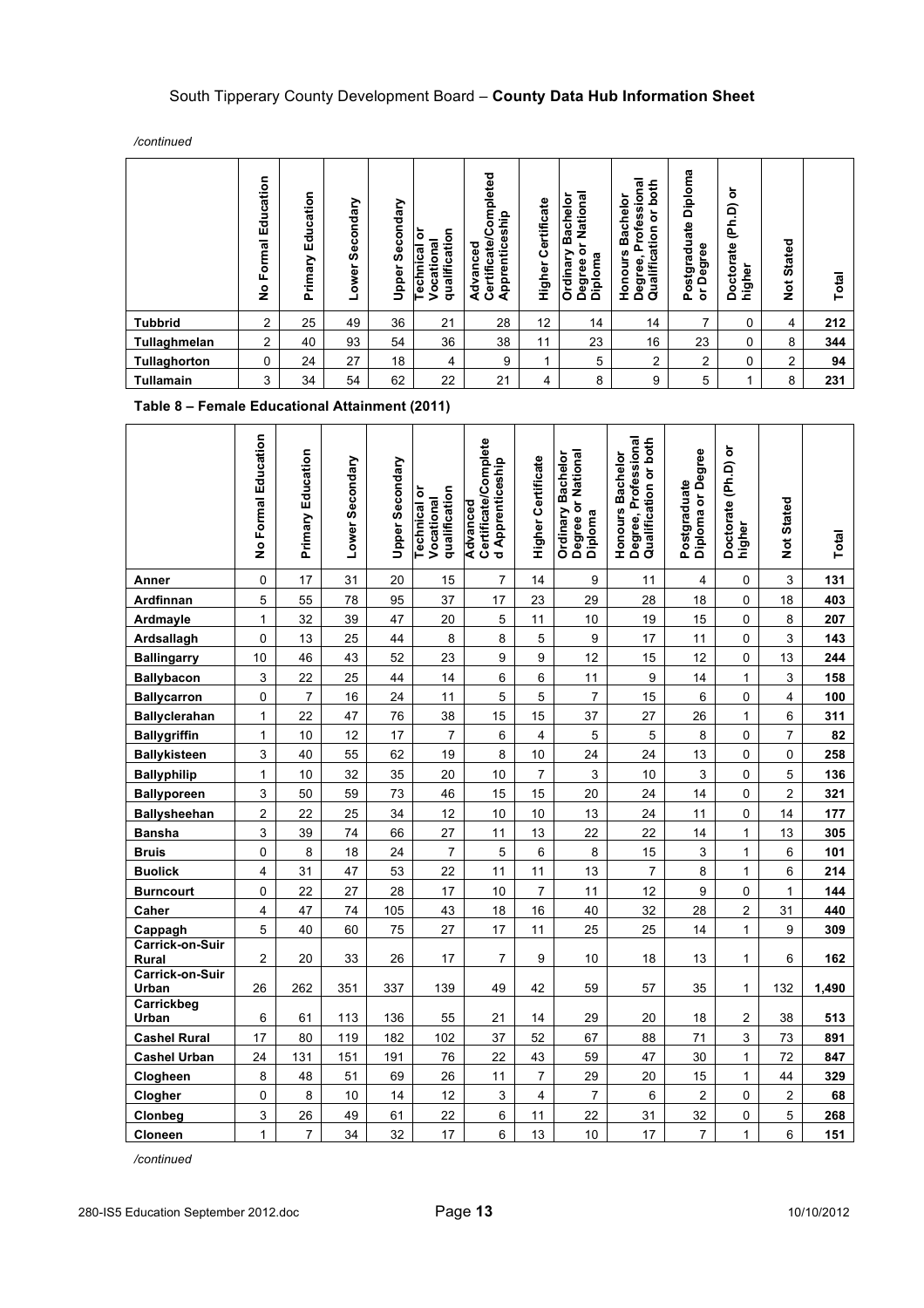*/continued*

|                              | No Formal Education     | <b>Primary Education</b> | Lower Secondary | Upper Secondary  | <b>Technical or Vocational</b><br>qualification | Certificate/Completed<br>Apprenticeship<br>Advanced | <b>Higher Certificate</b> | Degree or National<br>Diploma<br><b>Ordinary Bachelor</b> | Degree, Professional<br>Qualification or both<br>Honours Bachelor | Postgraduate Diploma<br>or Degree | Doctorate (Ph.D) or<br>higher | Not Stated                   | Total      |
|------------------------------|-------------------------|--------------------------|-----------------|------------------|-------------------------------------------------|-----------------------------------------------------|---------------------------|-----------------------------------------------------------|-------------------------------------------------------------------|-----------------------------------|-------------------------------|------------------------------|------------|
| <b>Clonmel East</b><br>Urban | 16                      | 165                      | 236             | 329              | 144                                             | 46                                                  | 65                        | 116                                                       | 102                                                               | 90                                | 12                            | 88                           | 1,409      |
| <b>Clonmel Rural</b>         | 21                      | 141                      | 248             | 406              | 153                                             | 69                                                  | 88                        | 168                                                       | 205                                                               | 177                               | 12                            | 78                           | 1,766      |
| <b>Clonmel West</b><br>Urban | 23                      | 511                      | 466             | 518              | 187                                             | 62                                                  | 61                        | 79                                                        | 81                                                                | 60                                | $\mathbf{1}$                  | 145                          | 2,194      |
| <b>Clonoulty East</b>        | 4                       | 26                       | 40              | 45               | 13                                              | 11                                                  | 11                        | 12                                                        | 13                                                                | 8                                 | 0                             | $\mathbf{1}$                 | 184        |
| <b>Clonoulty West</b>        | $\mathsf 0$             | 37                       | 42              | 57               | 18                                              | 10                                                  | 12                        | 16                                                        | 14                                                                | $\overline{7}$                    | 0                             | 9                            | 222        |
| Colman                       | $\mathbf 1$             | $\mathsf 3$              | 28              | 30               | 20                                              | $\overline{\mathbf{4}}$                             | $\mathsf 3$               | 14                                                        | 18                                                                | 12                                | 0                             | 6                            | 139        |
| Coolagarranroe               | $\mathsf 0$             | 29                       | 34              | 35               | 20                                              | 13                                                  | 6                         | 20                                                        | 16                                                                | 8                                 | 0                             | $\mathbf{1}$                 | 182        |
| Cooleagh                     | 1                       | 16                       | 35              | 32               | 21                                              | 7                                                   | 5                         | 21                                                        | 12                                                                | 14                                | 0                             | 13                           | 177        |
| Crohane                      | $\overline{\mathbf{c}}$ | 7                        | 12              | 30               | 5                                               | $\boldsymbol{2}$                                    | $\overline{4}$            | $\overline{7}$                                            | 6                                                                 | $\overline{4}$                    | 0                             | $\pmb{0}$                    | 79         |
| Cullen                       | 0                       | 13                       | 14              | 22               | 15                                              | $\mathbf 2$                                         | 5                         | 6                                                         | 7                                                                 | 5                                 | 0                             | 2                            | 91         |
| Curraheen                    | 0                       | 18                       | 21              | 24               | $\bf 8$                                         | 5                                                   | 5                         | 3                                                         | 8                                                                 | $\overline{c}$                    | 0                             | 5                            | 99         |
| Derrygrath                   | 1                       | 19                       | 35              | 44               | 35                                              | $\overline{7}$                                      | 13                        | 18                                                        | 24                                                                | 18                                | 0                             | 8                            | 222        |
| <b>Donohill</b>              | 4                       | 19                       | 42              | 58               | 20                                              | 9                                                   | 13                        | $\boldsymbol{9}$                                          | 21                                                                | 10                                | $\mathbf{1}$                  | 9                            | 215        |
| Drangan<br>Drumwood          | 2<br>2                  | 23<br>16                 | 32<br>29        | 52<br>50         | 27<br>13                                        | 12<br>11                                            | 13<br>15                  | 13<br>14                                                  | 13<br>14                                                          | $\boldsymbol{9}$<br>14            | $\mathbf 2$<br>$\mathbf{1}$   | 9<br>$\overline{\mathbf{c}}$ | 207<br>181 |
| <b>Emly</b>                  | 5                       | 36                       | 36              | 63               | 28                                              | $\overline{7}$                                      | 4                         | 15                                                        | 12                                                                | 11                                | 0                             | 13                           | 230        |
| Farranrory                   | 0                       | 32                       | 33              | 28               | 18                                              | $\overline{7}$                                      | $\mathbf{1}$              | 8                                                         | 6                                                                 | 5                                 | 0                             | 3                            | 141        |
| Fennor                       | 6                       | 25                       | 35              | 45               | 21                                              | $\overline{7}$                                      | 6                         | 16                                                        | 14                                                                | $\overline{\mathbf{c}}$           | 0                             | 9                            | 186        |
| Fethard                      | $\overline{\mathbf{4}}$ | 57                       | 63              | 86               | 27                                              | 11                                                  | 12                        | 20                                                        | 31                                                                | $\overline{7}$                    | 0                             | 16                           | 334        |
| Gaile                        | $\overline{\mathbf{4}}$ | 15                       | 40              | 69               | 23                                              | 15                                                  | 11                        | 24                                                        | 19                                                                | 17                                | 0                             | 39                           | 276        |
| Garrangibbon                 | 6                       | 21                       | 49              | 53               | 12                                              | 6                                                   | 12                        | $17\,$                                                    | 15                                                                | $10$                              | 1                             | 4                            | 206        |
| Glengar                      | $\mathbf{1}$            | 10                       | 14              | 18               | $\boldsymbol{9}$                                | 4                                                   | $\ensuremath{\mathsf{3}}$ | 7                                                         | 5                                                                 | $\overline{c}$                    | 0                             | $\overline{\mathbf{c}}$      | 75         |
| Golden                       | 6                       | 32                       | 48              | 73               | 34                                              | 14                                                  | 6                         | 19                                                        | 20                                                                | 10                                | 0                             | 21                           | 283        |
| Graigue                      | 1                       | 6                        | $\bf8$          | $\boldsymbol{9}$ | $\sqrt{3}$                                      | $\overline{\mathbf{4}}$                             | 5                         | $\mathbf{1}$                                              | 5                                                                 | $\mathbf{1}$                      | $\mathbf{1}$                  | $\ensuremath{\mathsf{3}}$    | 47         |
| Greystown                    | $\mathbf 2$             | 14                       | 27              | 31               | 12                                              | $\overline{c}$                                      | 6                         | 8                                                         | 11                                                                | 6                                 | 0                             | 9                            | 128        |
| Inishlounaght                | 6                       | 129                      | 138             | 297              | 112                                             | 39                                                  | 56                        | 96                                                        | 143                                                               | 99                                | $\mathbf 2$                   | 26                           | 1,143      |
| Kilcash                      | 2                       | 16                       | 45              | 53               | 20                                              | 14                                                  | 16                        | 28                                                        | 26                                                                | $18\,$                            | $\mathbf{1}$                  | 6                            | 245        |
| Kilcommon                    | 15                      | 97                       | 152             | 190              | 91                                              | 35                                                  | 37                        | 37                                                        | 35                                                                | 17                                | $\mathbf{1}$                  | 34                           | 741        |
| Kilcooly                     | 1                       | 15                       | 14              | 18               | 12                                              | $\mathbf{3}$                                        | 5                         | $\overline{7}$                                            | 6                                                                 | 3                                 | 0                             | 4                            | 88         |
| Kilcoran                     | 1                       | 14                       | 23              | 41               | 18                                              | $\overline{7}$                                      | $\overline{7}$            | 12                                                        | 15                                                                | 10                                | 5                             | 4                            | 157        |
| Kilfeakle                    | 6                       | 13                       | 22              | 33               | 11                                              | 6                                                   | 8                         | 11                                                        | 15                                                                | 12                                | 0                             | 5                            | 142        |
| Killadriffe                  | 3                       | 32                       | 24              | 48               | 15                                              | 8                                                   | 5                         | 10                                                        | 15                                                                | 13                                | 0                             | 13                           | 186        |
| Killeenasteena               | 1                       | 13<br>57                 | 36<br>95        | 46               | 13<br>44                                        | 11                                                  | 12<br>$\boldsymbol{9}$    | 32                                                        | 25                                                                | 16                                | 0<br>$\mathbf 2$              | 6                            | 211        |
| Killenaule<br>Kilmucklin     | 6<br>3                  | 20                       | 40              | 102<br>34        | 11                                              | 9<br>12                                             | 13                        | 22<br>14                                                  | 22<br>12                                                          | 13<br>12                          | 0                             | 32<br>3                      | 413<br>174 |
| Kilmurry                     | 1                       | 13                       | 19              | 34               | 9                                               | $\boldsymbol{2}$                                    | 8                         | 17                                                        | 8                                                                 | $\boldsymbol{9}$                  | 0                             | 3                            | 123        |
| <b>Kilpatrick</b>            | $\mathsf 3$             | 34                       | 55              | 76               | 28                                              | 12                                                  | 14                        | 31                                                        | 24                                                                | 13                                | $\mathbf{1}$                  | 21                           | 312        |
| Kilsheelan /<br>Killaloan    | 7                       | 42                       | 79              | 119              | 65                                              | 25                                                  | 19                        | 47                                                        | 41                                                                | 29                                | $\mathbf{1}$                  | 7                            | 481        |
| Kiltinan                     | $\overline{c}$          | 13                       | 27              | 14               | 11                                              | 6                                                   | 5                         | 12                                                        | 10                                                                | $\overline{7}$                    | 0                             | 8                            | 115        |
| Kilvemnon                    | $\pmb{0}$               | 14                       | 30              | 32               | 11                                              | $\mathsf 3$                                         | 11                        | 9                                                         | 10                                                                | 8                                 | 0                             | 3                            | 131        |